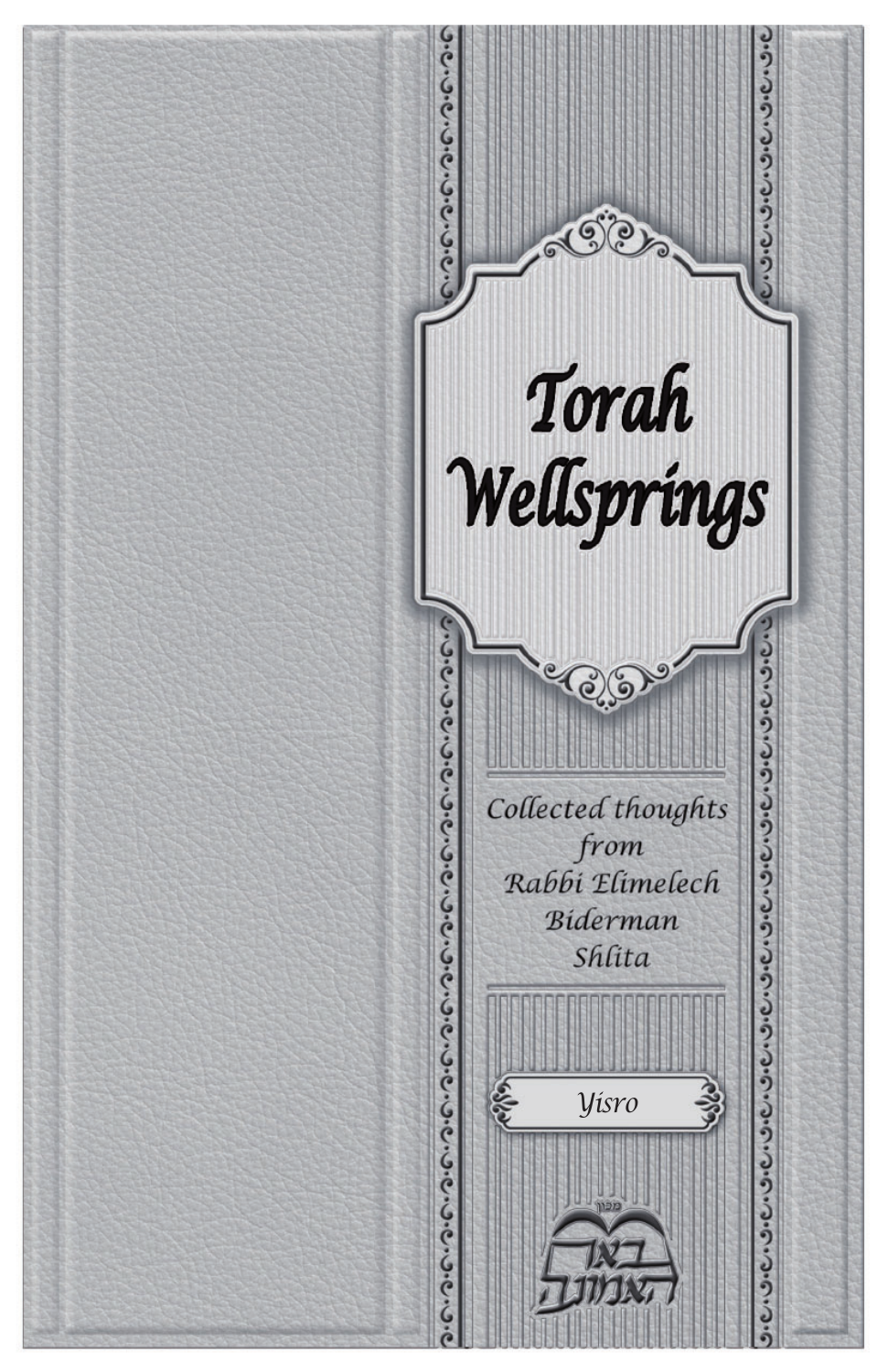# Torah $\sim$ WELLSPRINGS

CONTACT INFORMATION Mail@TorahWellsprings.com 718.484.8136

Weekly bulk orders in USA: 718.484.8136 ext 3

# **SUBSCRIBE TODAY!**

Lashon Kodesh

באר הפרשה subscribe+subscribe@beerhaparsha.com

**Torah Wellsprings** Torah+subscribe@torahwellsprings.com

דער פרשה קוואל<br>yiddish+subscribe@derparshakval.com

Manantiales de la Torá info+subscribe@manantialesdelatora.com

Au Puits de La Paracha info+subscribe@aupuitsdelaparacha.com

Le Sorgenti della Torah<br>info+subscribe@lesorgentidellatorah.com

Колодец Торы info+subscribe@kolodetztory.com



**USA OFFICE** Mechon Beer Emunah 1660 45th St, Brooklyn NY 11204 718.484.8136

#### **ERETZ YISROEL OFFICE**

מכון באר האמונה רח' דובב מישרים 4/2 עיה"ק ירושלים תובב"א 025 688 040

#### יו"ל ע"י מכון באר אמונה כל הזכיות שמורות COPYRIGHT 2021

Duplication of this gilyon in any format, for any sales or marketing purpose, without written permission by Machon Be'er Emunah, is against the law and Halacha.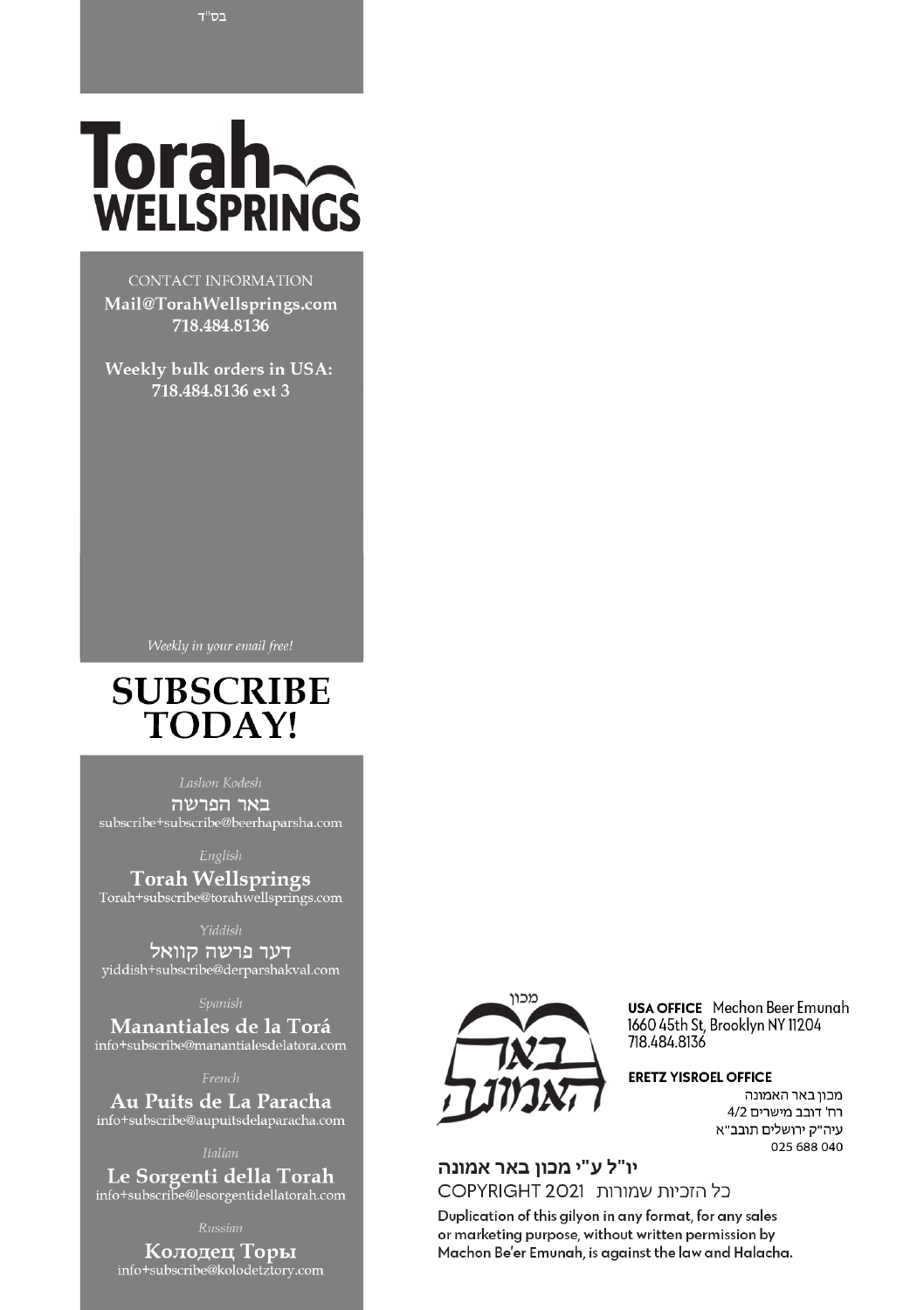# **Table of Contents**

Torah Wellsprings - Yisro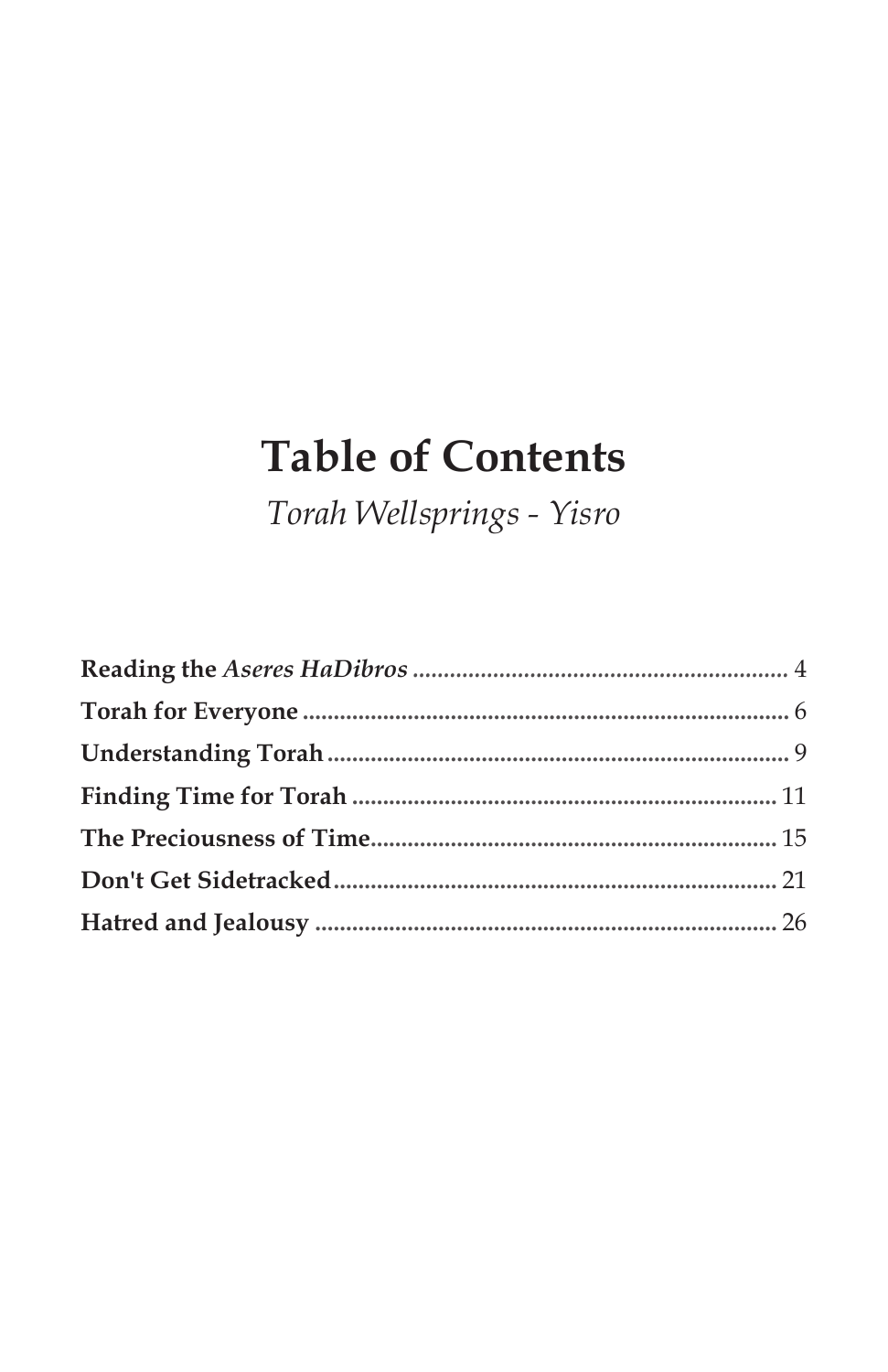# *Torah Wellsprings*

*Yisro*

# **Reading the** *Aseres HaDibros*

The Shevet Mussar (34:19) discusses what a person should think when he hears kriyas HaTorah. "Imagine that the *bimah* is Har Sinai and that you are receiving the Torah from Har Sinai. Think that Hakadosh Baruch Hu and His *malachim* are present, as it was by *mattan Torah.* Visualize Moshe Rabbeinu reading the Torah and the entire nation standing around Har Sinai to hear Torah from his mouth."

The *Mishnah Berurah* (141:19) writes, "According to halachah, it is permitted to sit when hearing kriyas haTorah, but the Maharam says that the proper way is to stand. This is because when hearing the reading of the *sefer Torah*, one should imagine as if he is hearing the Torah from Har Sinai, and at Har Sinai,

all the Yidden stood (see *Devarim* 5:3)."

We derive from these sources that any time that the Torah is read, it is a micro *mattan Torah*. Surely when we read the portions of the Torah that discuss *mattan Torah*, it is like we are receiving the Torah from Har Sinai. As the Midrash (*Psikta* 12, *Yalkut Shimoni Yisro* 271) states, "Hakadosh Baruch Hu says to the Jewish nation, 'My children read this *parashah* [of *mattan Torah*] each year, and I will consider it as though you stood before Me on Mount Sinai and received the Torah.'"

We read the *Aseres HaDibros* three times a year, on 1) Shavuos, 2) Shabbos *parashas Yisro*, and 3) Shabbos *parashas Ve'eschanan*.

The Beis Avraham explains why: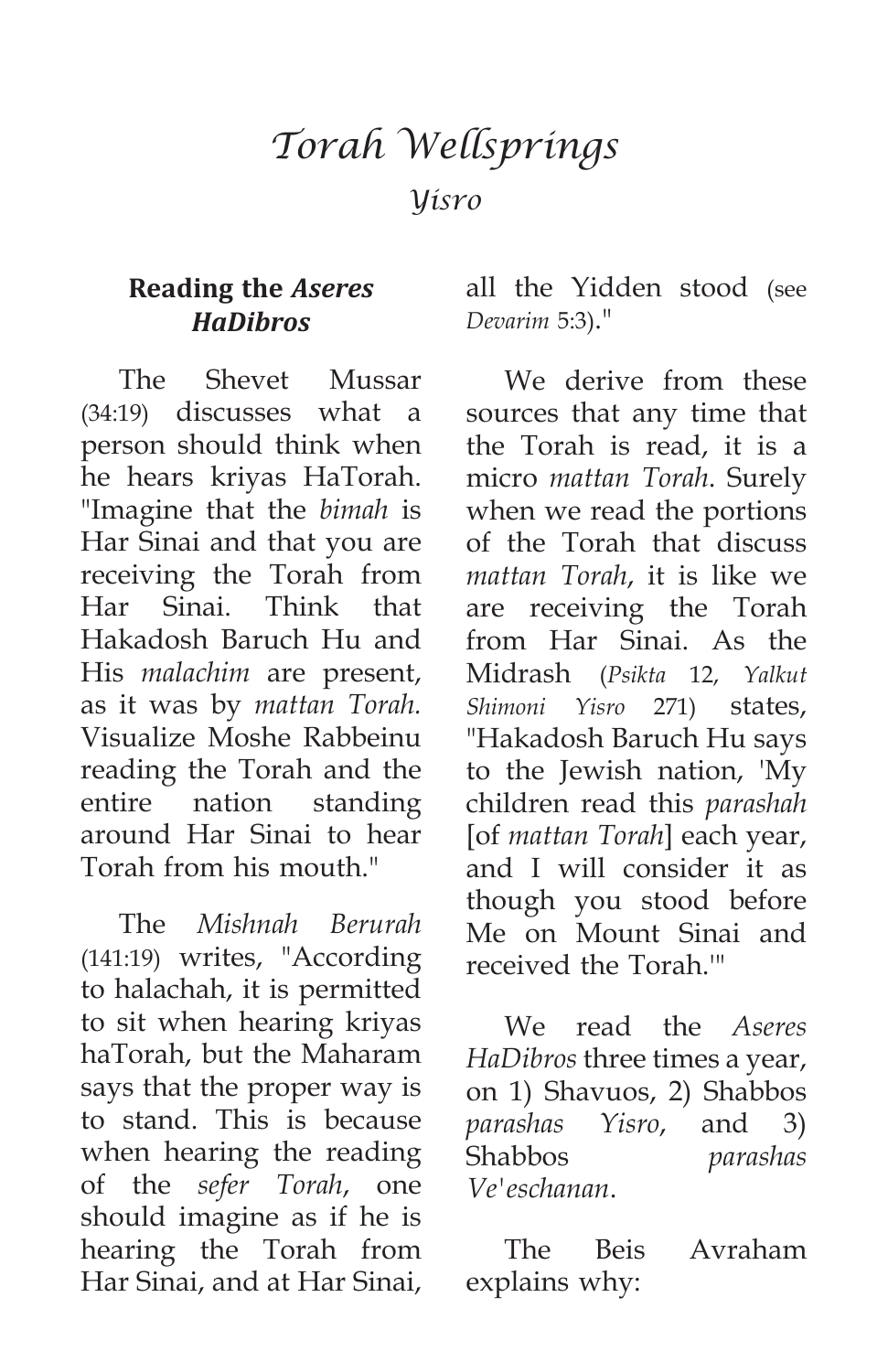Very ill patients require potent medications, but their bodies are too weak to endure the powerful drugs. The doctor, therefore, administers the medication in two or three doses. Similarly, we acquire high dosages of *emunah* when we read the *Aseres HaDibros*. But the spiritual experience that comes from reading this section is very intense and perhaps too strong for our weak selves. Therefore, the impact is divided into three portions so we will be able to absorb its message.

There were tzaddikim who literally experienced *mattan Torah* when they heard this *parashah*.

The Divrei Yechezkel of Shinov *zt'l* related that on Shabbos *parashas Yisro*, his father, the Divrei Chaim of Sanz *zt'l*, read the *Aseres HaDibros*, and the Shinover Rav felt as though he was standing at Har Sinai, hearing the *Aseres HaDibros* from Hashem. He said that he heard and saw the shofar, thunder and lightning, and all the other details that took place at *mattan Torah*. The Shinover Rav added that he was expecting the same experience on Shavuos, and prepared himself for that moment. However, the Shavuos experience was not the same.

Friday night, *parashas Yisro*, Rebbe Levi Yitzchak of Berdichev *zt'l* once said at his *tish*, "Tomorrow, when the *Aseres HaDibros* is read, people with holy ears will hear Hashem say the *Aseres HaDibros*…"

When the Avodas Yisroel of Koznitz *zt'l* heard this, he added, "Someone who doesn't have such ears should cleanse his ears well, so that he too will be able to hear Hashem proclaim the *Aseres HaDibros*!"1

**<sup>1</sup>**. The Chizkuni (introduction to *Chumash*) writes, "I swear by my soul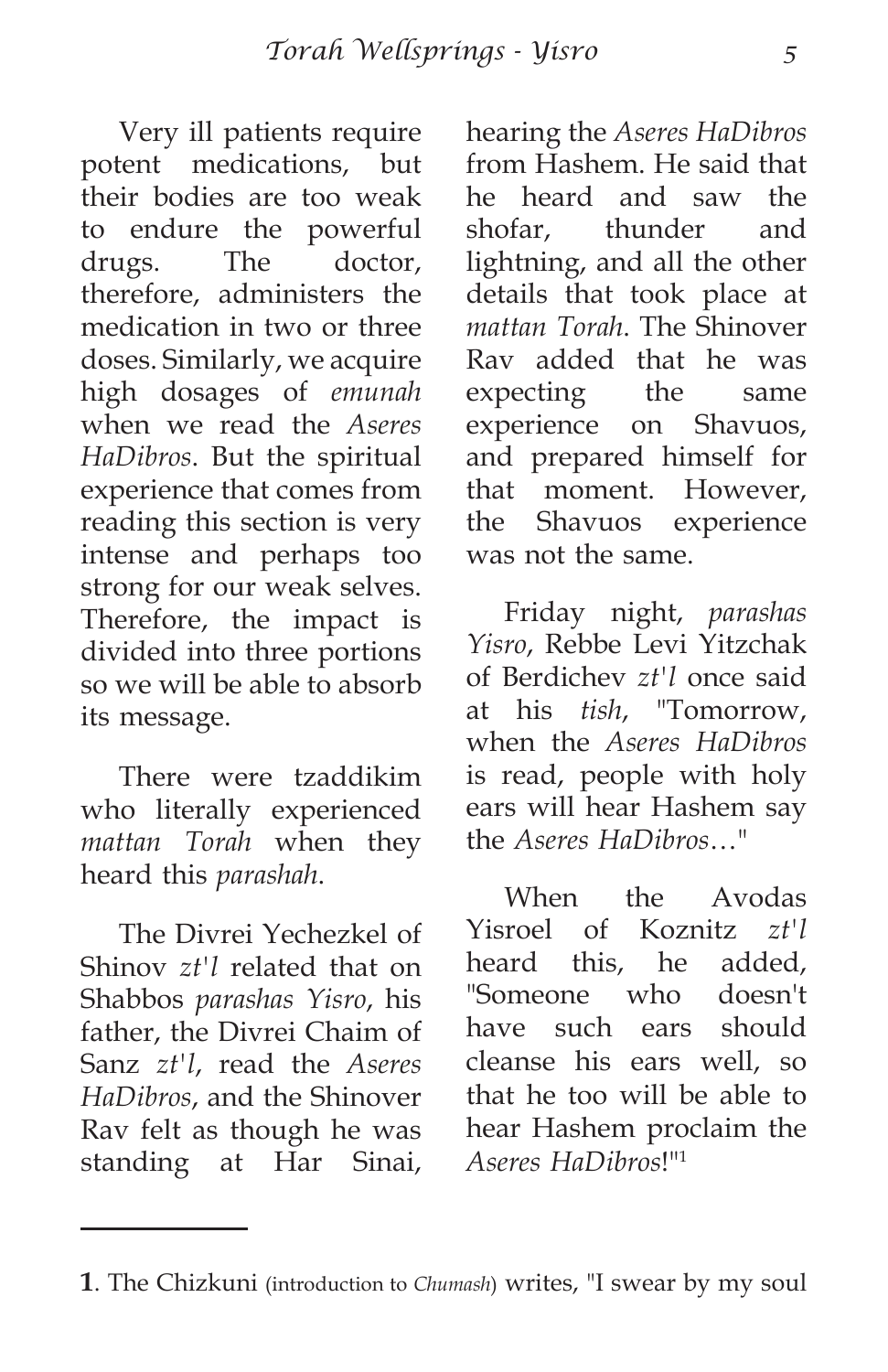#### **Torah for Everyone**

Some people are so heartbroken by their *aveiros* that they think that Hashem doesn't desire their *avodas Hashem* and Torah study. Their low morale causes them to fall even further. As the Mishnah (*Avos* 2:13) ,ואל תהי רשע בפני עצמך ,states "Don't think of yourself as a *rasha*," and the Rambam explains, "When a person considers himself lowly and lacking, he won't deem his wrongdoings severe."

How can such a person realize that he is special to Hashem and that his Torah study and mitzvah observance are cherished?

One way is to remember that when Bnei Yisrael received the Torah at Har Sinai, they weren't on a very high level. They had recently left Mitzrayim, where they had fallen to the forty-ninth degree of tumah. At the Yam Suf, the malachim were saying, "Why should the Yidden be saved while Mitzrim drown? The Yidden also worship avodah zarah!" So we see that they were on a low level, and still, Hashem gave them the Torah. This teaches us that the Torah is for everyone.

The *Aseres HaDibros* אנכי ה' אלקיך אשר ,begins with am I" הוצאתיך מארץ מצרים, Hashem, your G-d, Who has taken you out of the land of Mitzrayim." The *rishonim* question why the posuk doesn't say, "I am Hashem, Who created the world."<sup>2</sup>

that I, Chizkiyah, heard Hashem saying the Ten Commandments in my dream."

The Satmar Rebbe *zt'l* explained that ונשמע נעשה means if a person prepares himself with נעשה, deeds, he will merit נשמע, to hear  $H$ אנכי ה' אלקיך  $s$ אנכי ה' אלקיך.

**<sup>2</sup>**. The *rishonim* answer that *yetzias Mitzrayim* is actually a better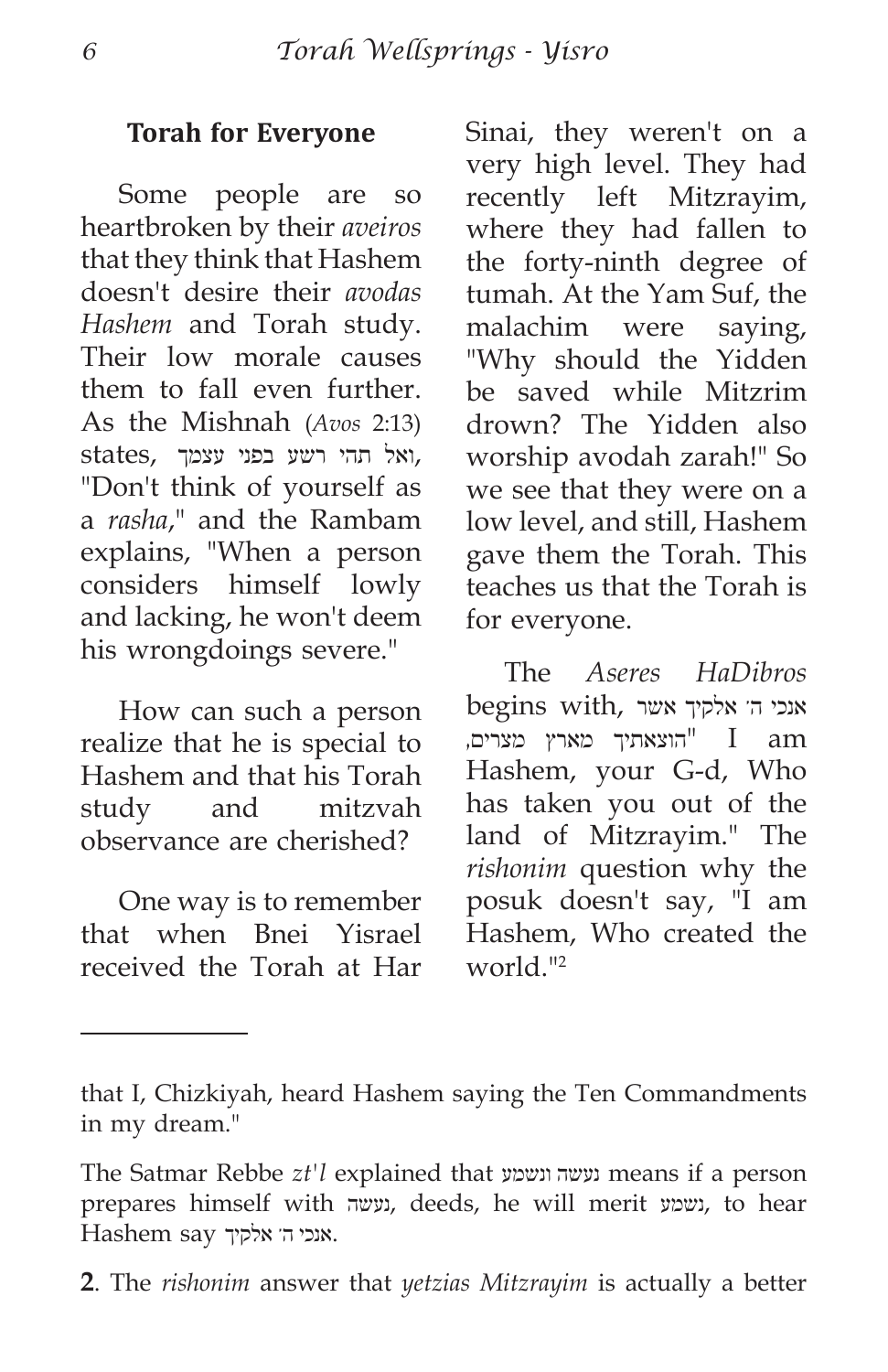We can answer that the *Aseres HaDibros* emphasizes *yetzias Mitzrayim* to remind us that the Torah was given to the Yidden when they were on a low level, having lived in Mitzrayim and where they fell to the fortyninth gate of *tumah*. If the Torah can be given to them, the Torah can undoubtedly be given to us. Every Yid has a right to study and keep the Torah.

As the Chasam Sofer *zt"l* (*Drashos*, *Shavuos* 5562) writes, "The Torah wasn't given to specific individuals – it was given to all of *klal* Yisrael, the *chelbenah* (lowly people) together with the *besamin* (tzaddikim) and this was intentional, to enable every Yid to earn his portion in the Torah… This is the reason we received the Torah shortly after we left Mitzrayim, although we weren't yet worthy of *matan Torah.* This teaches us that one should never lose hope from acquiring his portion in the Torah. Even if he is on a low level, he is equal to the greatest."

It states (*Shemos* 19:17), ויתיצבו בתחתית ההר $\cdot$  "The nation stood at the bottom of the mountain." The Beis Aharon *zt'l* (*rosh chodesh Sivan*) says that this *pasuk* alludes to the nation's low level when they received the Torah. He writes, "Everyone can receive the Torah, no matter who he is. Even those at the lowest level can receive the Torah. In fact, when the Torah was given, the Jewish nation was at the bottom level, as  $i$ ויתיצבו בתחתית ההר , ".

The *Zohar* (vol.2 68.) writes, "Yisro was a highranking, respected priest (כומר עליון וגדול). He was like 'the Pope' for all types of

source for our *emunah*, because in addition to *emunah*, *yetzias Mitzrayim* also teaches *emunah* in Hashem's *hashgachah pratis* and His love to the Jewish nation.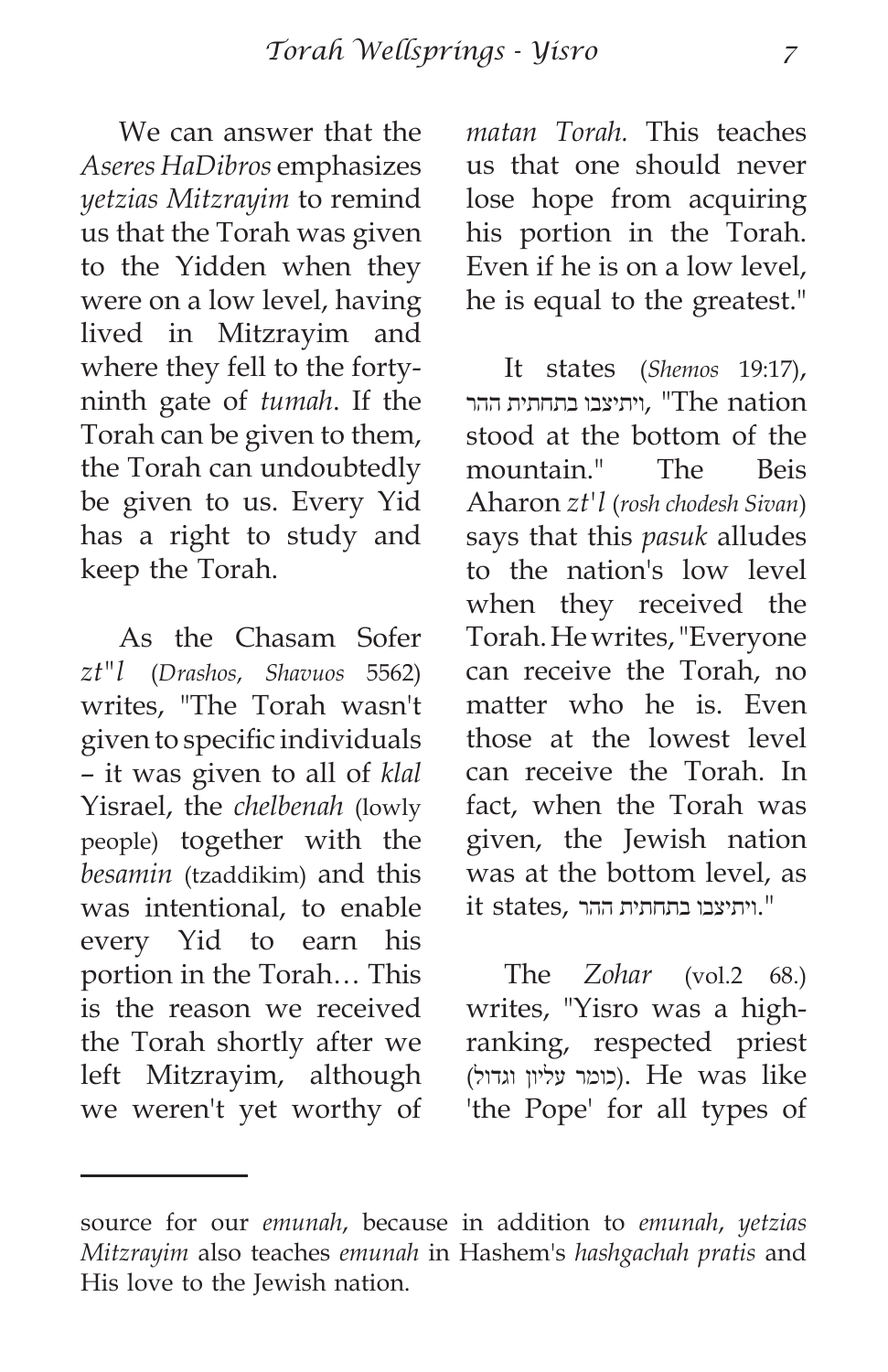idol worship. When he praised Hakadosh Baruch  $Hu$  and said, נתה ידעתי כי גדול ה' מכל האלקים, 'Now I know that Hashem is greater than all the gods...' Hashem's honor was increased in all words, above and below."

Many priests of *avodah zarah* were waiting to see Yisro's reaction to the miracles of *kriyas Yam Suf*. Yisro was the spiritual leader of the goyim at that time, and they would react as Yisro does. So when Yisro praised Hashem for the miracles of *kriyas Yam Suf*, they followed his lead, and also praised Hashem. This created an enormous *kiddush Hashem*.

Mattan Torah follows the story of Yisro. What is the significance of this order?

Rebbe Leibele Eiger *zt'l* (*Toras Emes*, beginning of *Yisro*) explains that the Torah wants to encourage every Yid to accept the Torah. No one should feel he isn't worthy because no matter how far he fell, he didn't fall further than Yisro. If Yisro could receive the Torah, so too can he.

The Midrash (*Tanchuma*, *Devarim*) writes, "Hakadosh Baruch Hu offered the Torah to all the nations of the world, but they declined. Then Hakadosh Baruch Hu offered the Torah to Bnei Yisrael, and they accepted it."

The Imrei Emes (5667) points out that Hashem would have given the Torah even to the goyim had they wanted it. So, if even a goy can potentially learn and keep the Torah, then surely a Yid, who is a part of Hashem and a descendant of the holy *avos*, can study Torah and keep the mitzvos.

It states (*Shemos* 19:4), ואשא ,אתכם על כנפי נשרים ואביא אתכם אלי "I have borne you on the wings of eagles and brought you to Me." An eagle is a non-kosher bird. The Sfas Emes *zt'l* (see *Imrei Emes*, *Yisro*, 5691) explains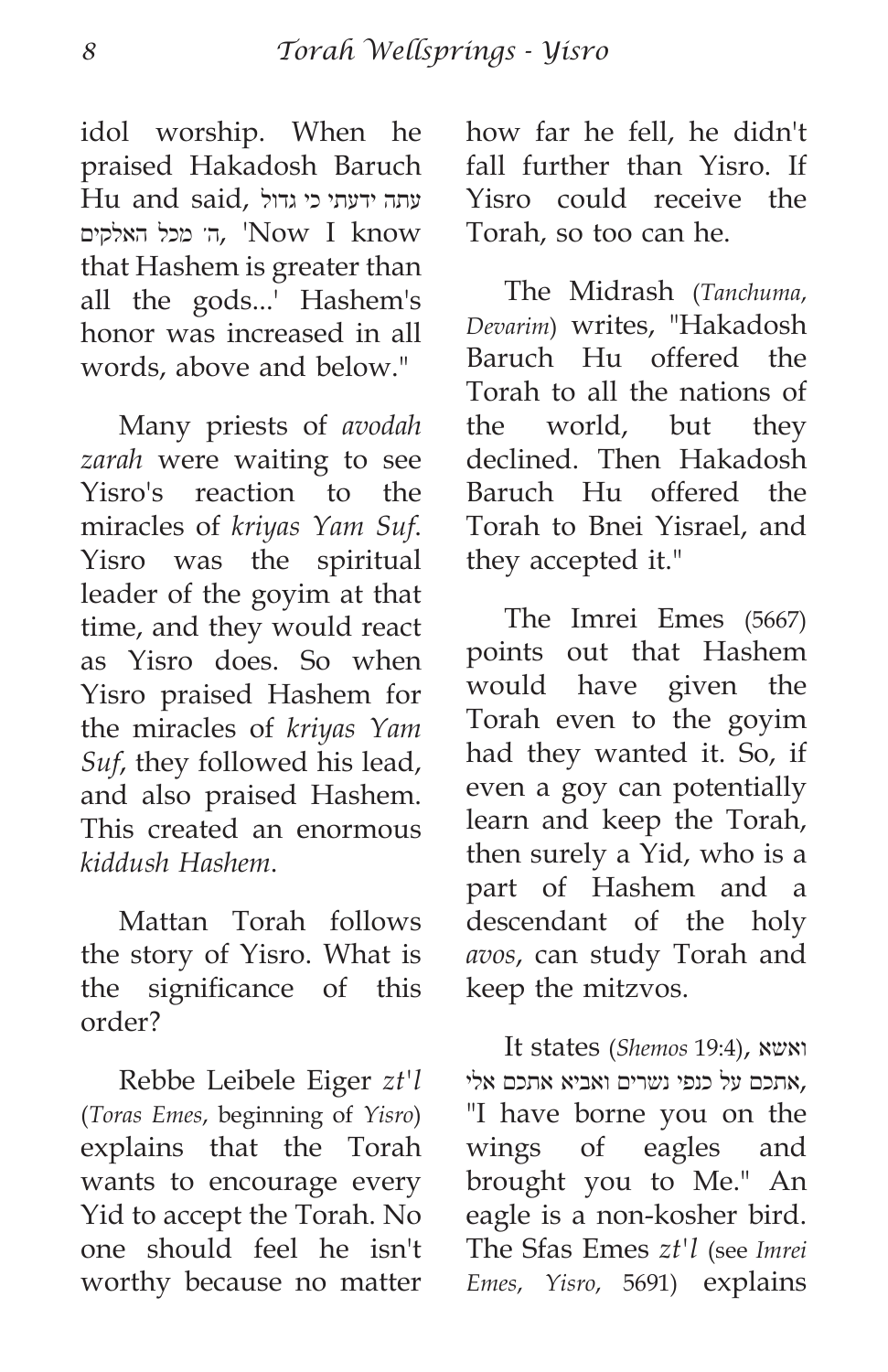that Hashem carried us on a non-kosher bird to tell us that even those who sinned (and are on the level of nonkosher birds) can be elevated to be fitting to receive the Torah.

The nature of an eagle is that it molts its feathers every year, so annually, it is like a brand-new bird (see *Rashi*, *Tehillim* 103:5). So perhaps Hashem carried us on eagle wings to instruct us to be like the eagle who is always starting over again.

As it states (19:1), הזה ביום סיני מדבר באו," *On this day* they arrived at Midbar Sinai." Rashi comments that "*This* day" implies that each day we must think that the Torah was given today.

And it states (19:5), ועתה אם שמוע תשמעו בקלי ושמרתם את ,בריתי והייתם לי סגולה מכל העמים "And now, if you hearken well to Me and observe My covenant, you shall be to me the most beloved treasure of all nations..." The key is ועתה," And now."

Forget about the past. Accept the Torah today, and you will be מכל סגולה העמים," the most beloved treasure of all nations."

## **Understanding Torah**

We have concluded that Torah observance is for everyone. Even if one falls to low levels, Hashem wants him to be His servant and study His Torah.

Nevertheless, some people feel that Torah study isn't for them because they don't understand what they are studying. For them, we quote a lesson from the Chidushei HaRim (*Shavuos*):

"Hashem Yisborach gave us the Torah as a gift, and Chazal (*Bava Basra* 65.) tell us that when one gives a gift, he gives it with a good eye (generously). Similarly, when Hashem gives us the Torah, he gives it with a good eye. This means He gives us the strength and the wisdom that is needed to understand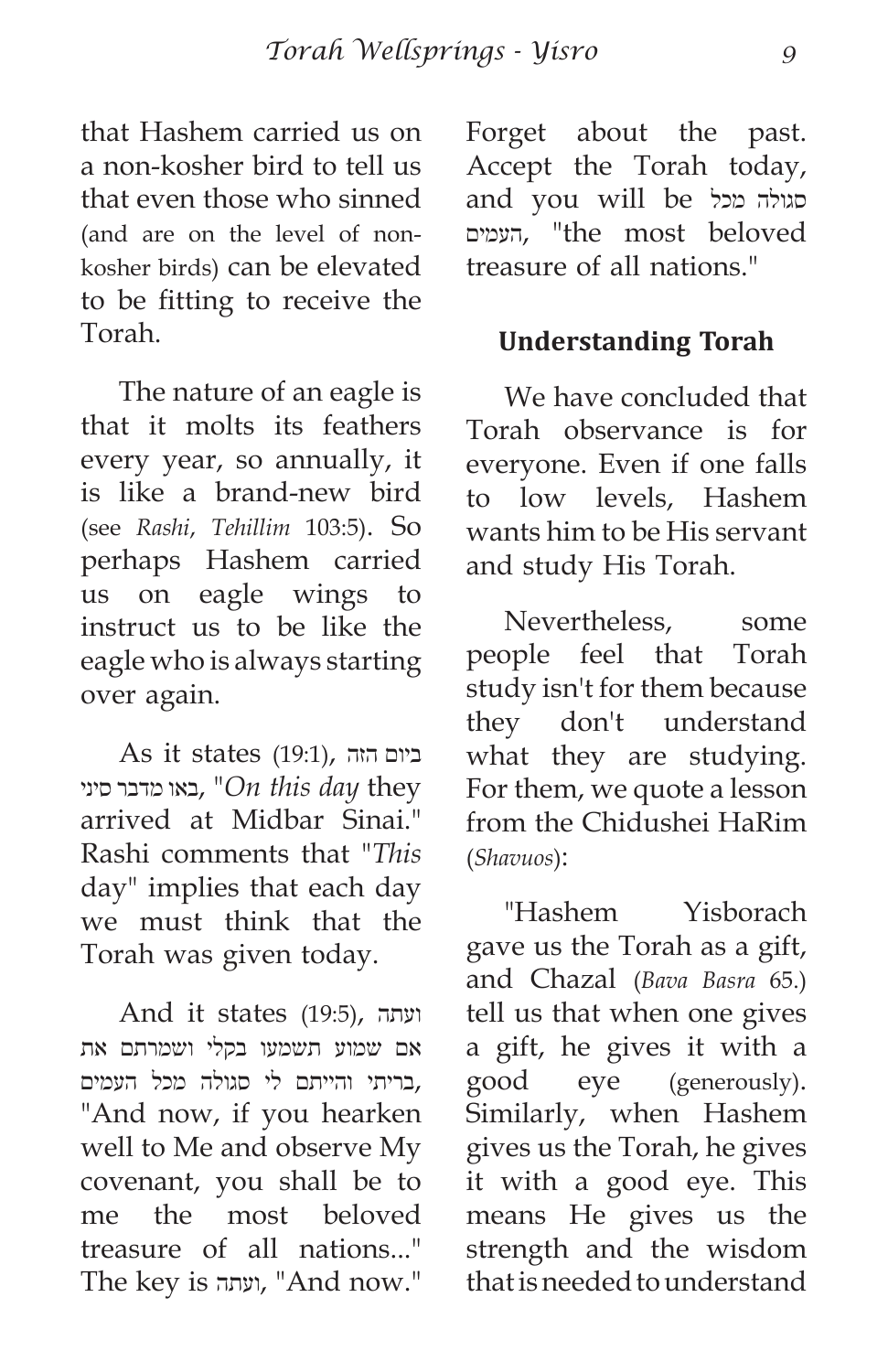the Torah." Hashem didn't only give us the Torah; He also gave us the tools and the ability to understand it. Furthermore, we must know that Torah study is supposed to be hard. If you find that understanding the Torah is a challenge, you are in good company because this is the true meaning of "toiling" in Torah study.

The Gemara (*Megillah* 3) teaches, "The *Targum* (translation) of *Nevi'im* was taught by Yonoson ben Uziel… and Eretz Yisrael shook four hundred *parsah* by four hundred *parsah*. A *bas kol* announced, 'Who is revealing my secrets?' Yonoson ben Uziel stood up on his feet and said, 'I am revealing the secrets. And You know that I didn't do it for my honor or my family's honor. I translated *Nevi'im* for Your honor, so there shouldn't be many *machlokes* in Yisrael...'"

The Tosfos Ri"d asks, why did Eretz Yisrael shake four hundred *parsah* when Yonoson ben Uziel translated *Navi*? Isn't this the purpose of the Torah, that people should understand it? What did he do wrong?

The Tosfos Ri"d explains that Yonoson ben Uziel made Torah study easy. Now, when one wants to understand a *pasuk* in Navi, he just looks in *Targum,* and knows the explanation. He will not need to work hard to understand its meaning. This isn't the way Torah is meant to be studied. There must be a component of toil before one can truly understand it. It shouldn't come easy.

A very creative scholar built himself a rotating table. He placed many *sefarim* on the table, and when he needed a *Chumash*, for example, he didn't have to stand up to get it. Instead, he remained seated and just turned the table until the *Chumash* appeared in front of him. When he needed a Gemara, he revolved the table some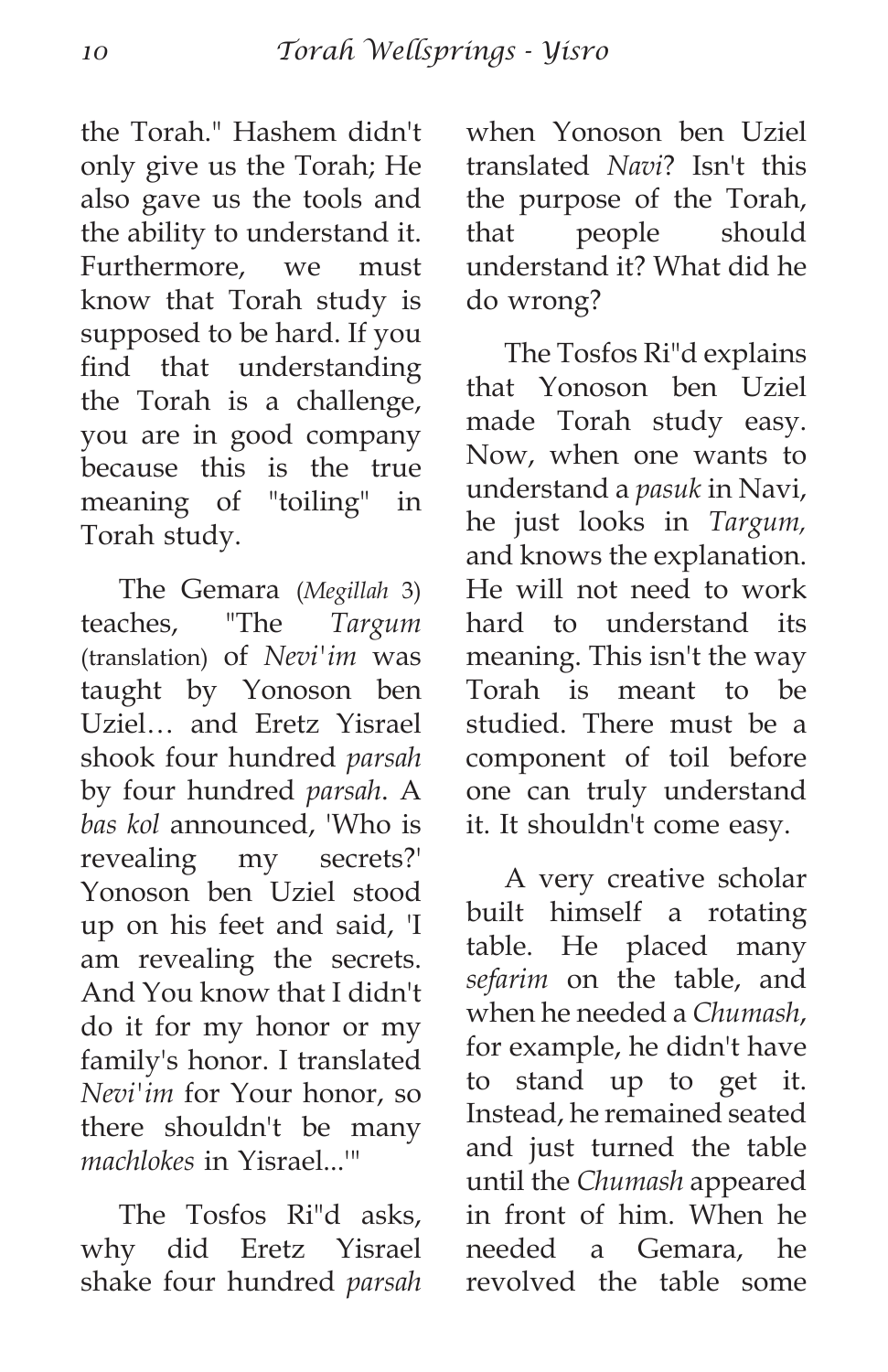more, and the Gemara was in front of him.

When the Terumas HaDeshen saw this table, he told the designer that he disapproved. It is better when the Torah student stands up and invests effort to get the *sefer*. In the merit of his toil, he will understand Torah.

Therefore, if a person finds Torah difficult to understand, he must know that Torah is *meant* to be difficult and requires toil. If he sets himself to the task, he will understand it. It might be bitter for him at first, but it will soon become sweet. As Rashi (19:5) writes, "If you accept on yourselves [to study and to keep the Torah], it will become sweet for you from now on because all beginnings are difficult."

### **Finding Time for Torah**

There was a person who wasn't studying Torah. He simply didn't have time for it. He worked most of the day, and in the little bit of spare time, he davened, ate, and rested.

Reb Chaim Volozhiner *zt'l* rebuked him. "Lack of time isn't a valid excuse for not studying Torah."

Reb Chaim Volozhiner explained, "When Hashem offered the Torah to Eisav's nation, they asked Hashem what is written in the Torah, and Hashem told them that the Torah forbids murder. They replied, 'Our father blessed us (Bereshis על חרבך תחיה ,  $'$ By the sword, you shall live,' so how can we accept the Torah which forbids murder? It will take away our life-source.' Similarly, all nations didn't want to accept the Torah because they said that accepting the Torah would prevent them from living. You are saying the same thing because you claim that you can't find time to study Torah because it will take away from your livelihood."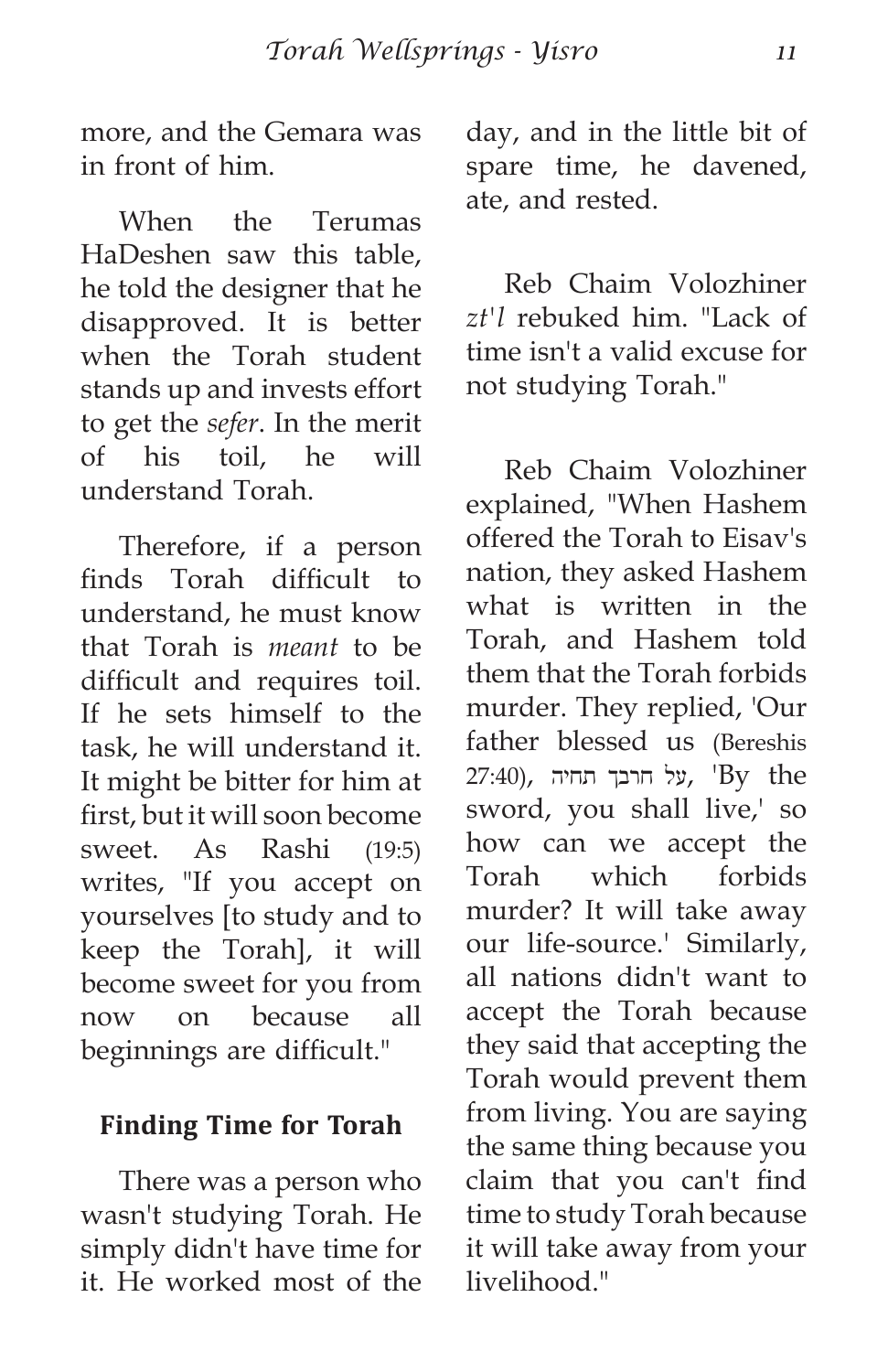If a person is conscientious with his time, he will discover that he has time for learning Torah. The day is made up of twenty-four hours – and that is a long time. Let's say he sleeps eight hours a day. He still has sixteen hours left. Even if he works ten hours, he still has six hours left. Part of the time will be devoted to tefillah and caring for his personal needs, but there should be enough time for Torah, too.

And if he doesn't have time for Torah, he can consider working less. This is one of the reasons why having bitachon is essential. Trust in Hashem that He will support you even if you work fewer hours and make time for studying Torah.3

Chazal (*Kiddushin* 40) say, "When one desires to do a mitzvah, and he is not able to, he is credited as though he performed the mitzvah." Based on this Gemara, the Choshen Yehoshua explains that when one studies whenever he can, it proves that if he had more time, he would learn more hours. Therefore, even if he

Rebbe Shalom Ber replied, "It is better that you give the money first. That way, Hashem will owe you the *refuah*. It is better that Hashem owes you, than you owe Hashem."

**<sup>3</sup>**. A *yungerman* told Rebbe Yosef Yitzchak (the Riyatz) of Lubavitz *zy'a* that if Hashem will give him a more *parnassah*, he will spend more of his time studying Torah. "But as things stand now, I have to work many hours to make a living, and I just don't have time."

The Riyatz told him that an ill man once said to his father, Rebbe Shalom Ber of Lubavitz *zy'a*, "If Hashem heals me, I will give a lot of money to your yeshiva."

<sup>&</sup>quot;Similarly," the Riyatz *zy'a* said, "I suggest that you begin studying Torah already now. It is better that Hashem owes you than you should owe Him."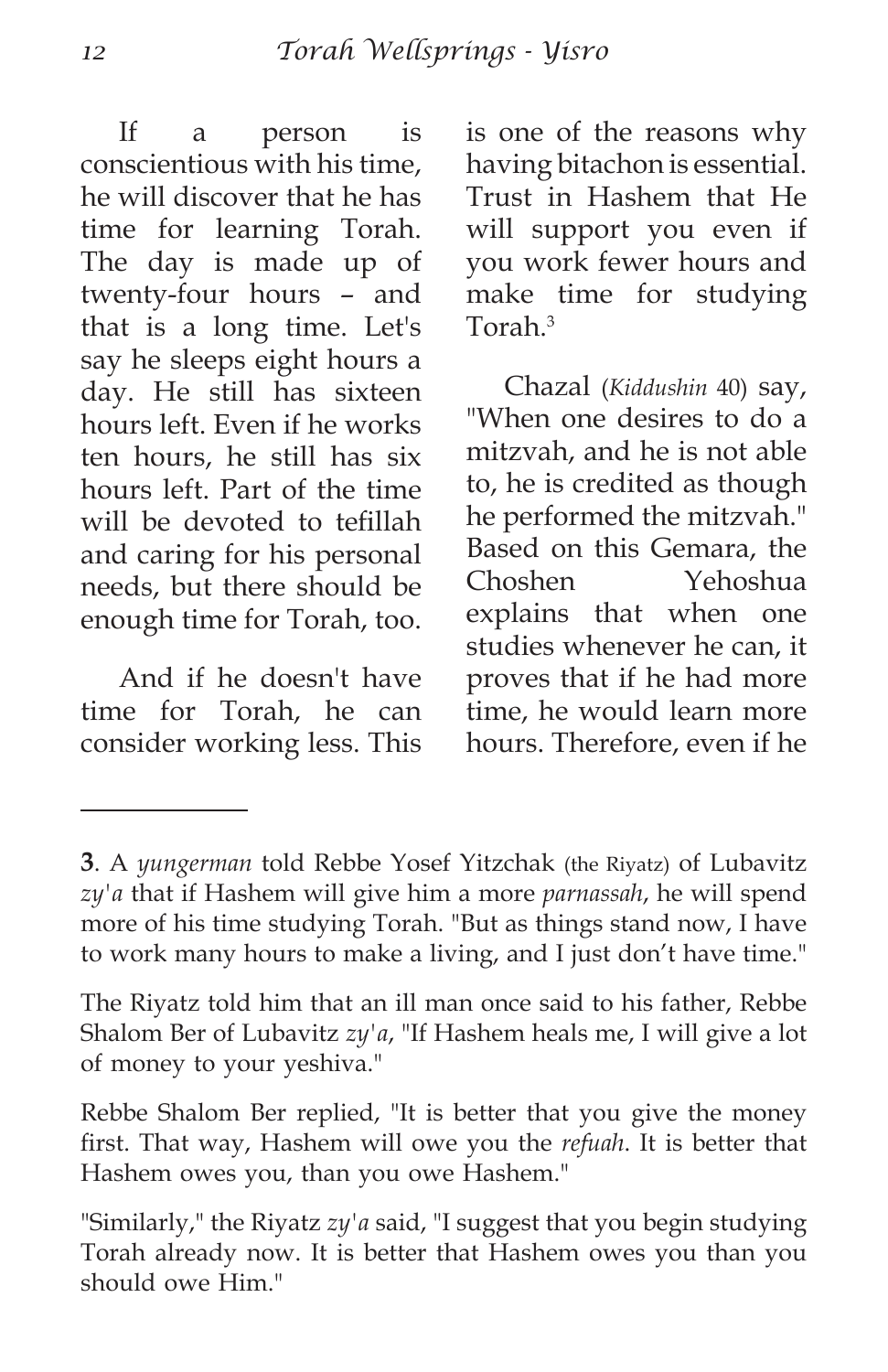only learns for one hour a day (because that is all the time he has available), his diligence proves that he would have studied more if he had more time. Thus, he gets credit and reward as though he studied the entire day.

However, those who don't seek to use every available moment for Torah prove that even if they had more time, they wouldn't necessarily use it to study Torah. Therefore, when these people are idle from Torah, they aren't only losing those few moments; they are losing the entire day.4

**4**. When was the Torah given? We don't know for certain. The Gemara says that it was either on the sixth day or on the seventh day of Sivan.

Where was the Torah given? The Torah was given on Har Sinai, but where is Har Sinai? There are different opinions, but no one knows for sure. Reb Yisrael Salanter *zt'l* concluded, "So we don't know *when* the Torah was given and we don't know *where* the Torah was given. This is to teach us that any time and any place is ideal for Torah."

Sometimes people say, "I can't learn here. The atmosphere isn't productive for learning." Or, "I can't learn now. I'm tired. I need a break<sup>"</sup>

We don't know the exact time or place of *mattan Torah* so we should know that it is always an ideal time and place for Torah.

Rebbe Yisrael of Stolin *zy'a* gave the following advice for those seeking a *shidduch*. He said, when you hear that the girl or the boy has good *middos*, mark down a "1" in your notebook. And then, if you hear that he or she has another quality, place a zero after the one. And if there is another quality, add another zero. The number will become bigger and bigger. But if the boy or the girl doesn't have good *middos*, your notebook will be filled with zeros but the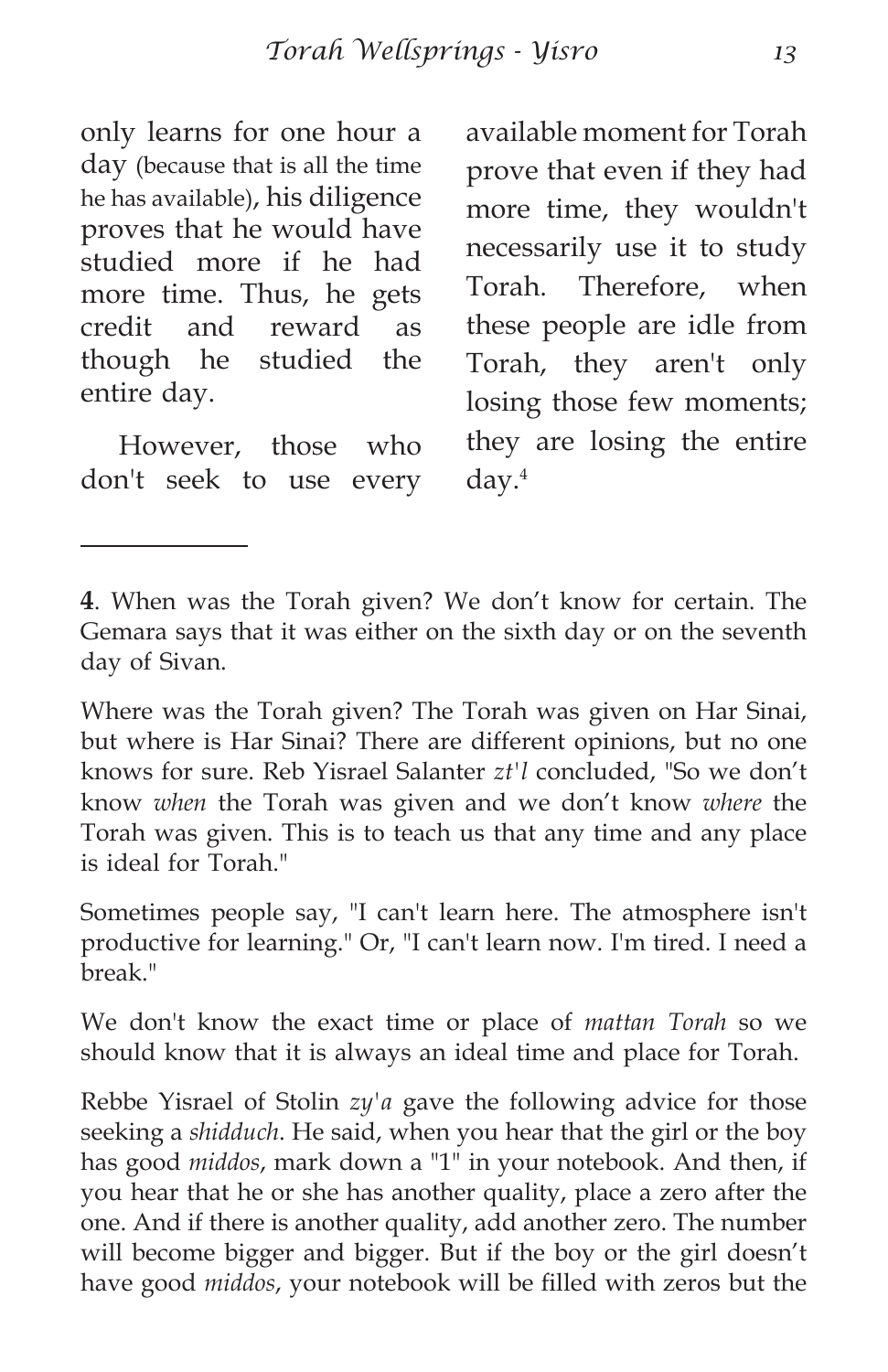The Gemara (*Chagigah* 5:) states, "Reb Idi would travel for three months, be one day in Rav's beis medresh [and then<sup>5</sup> he took a three-month trip home]. The students of the yeshiva  $cal$   $hat$   $him$   $x<sub>pr</sub>$  בר בי רב דחד יומא,  $A$ student of Rav for a day.' He was insulted. He said about himself (*Iyov* 12:4),

 become have I 'שחוק לרעהו אהיה, a laughingstock to my friends.' Reb Yochanan went into the beis medresh and taught... When one studies Torah one day a year, he receives reward as if he studied Torah the entire year. The same is said about punishment. [A day of sin is like a year of

The same analogy can be used concerning Torah study. When a person studies Torah for an hour, he can mark a number "1" in his pad. The hours that he doesn't study Torah are zeros. If you place the zeros after the one, you will have a large number. But if a person doesn't even have that one hour of Torah, he is left with many zeros.

The Slonimer tzaddikim ask, if you put the number one before the zeros you have a large number. But if you place the number one at the end of all the zeros you have a very small number. So, if every hour without Torah is a zero, and the hour that you study Torah is a one, what can you do to guarantee that the one will come before the number and not at the end?

The answer is that it is important to consider the hour you study Torah as the most important hour of the day. That places the "1" before all the zeros, and you end up having a large number.

**5**. Rashi explains, "His home was a three- month distance from Rav's yeshiva. He left his home after Pesach, studied for one day and then returned home so he could make his wife happy on Succos."

*shidduch* is worthless, because good *middos* is the most important attribute when seeking a *shidduch*.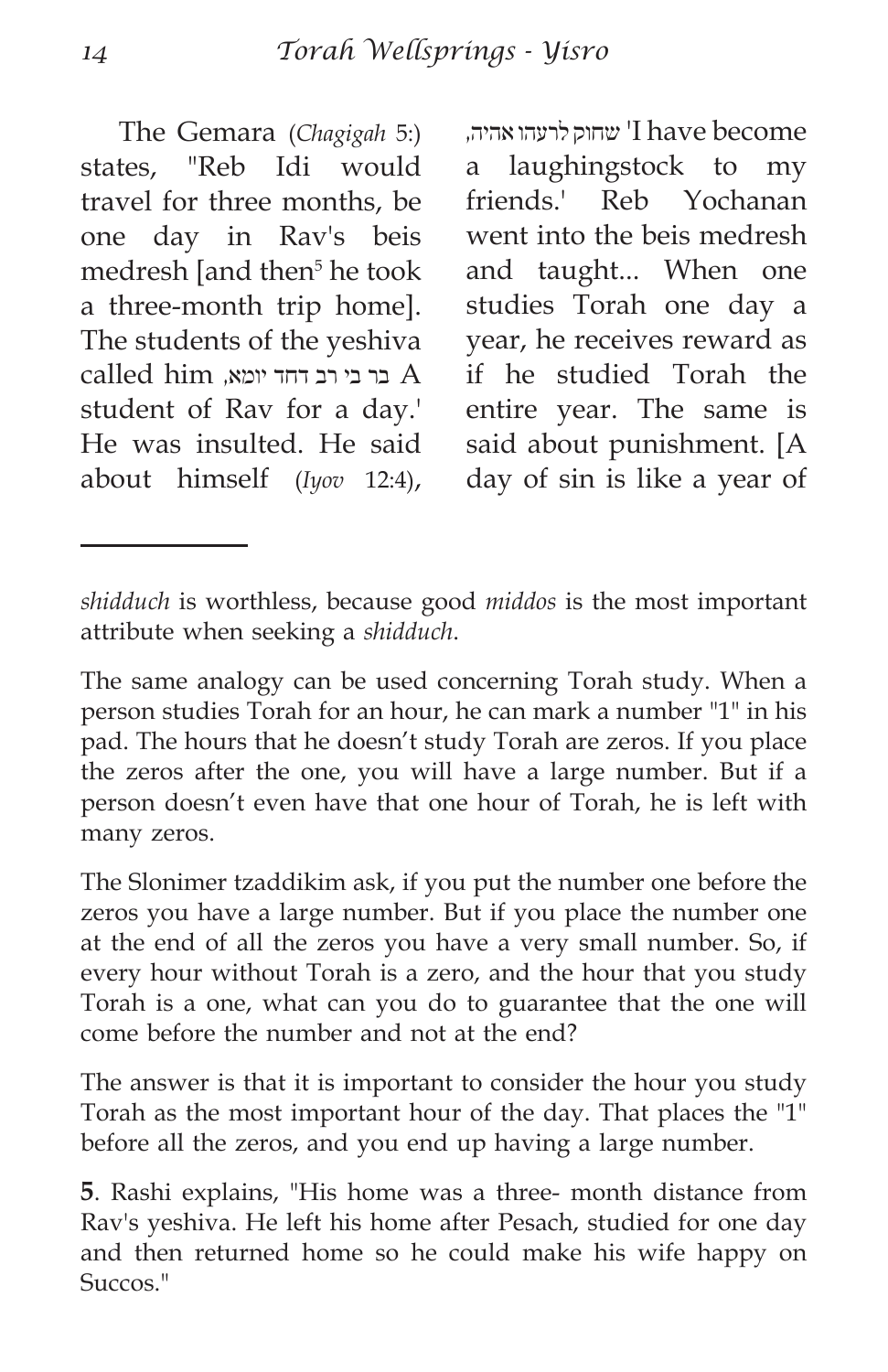sin. The *meraglim* scouted the land for forty days and their punishment was for forty years. See (*Bamidbar* 14:34)]." When one devotes a day to Torah study, it is considered like he studied Torah the entire year.

The Chasam Sofer teaches that it is even more than that. For one day of studying Torah is considered like five hundred years.

The calculation is based מדה טובה מרובה ,Chazal the on ,על מדת פרעניות חמש מאות פעמים "Hashem bestows kindliness five hundred times more than He punishes." We know that a day of sin is like sinning an entire year (as we see from the *meraglim*). Therefore, we understand that when one performs a mitzvah or studies Torah for a day, he will be rewarded as though he studied Torah and performed mitzvos for five hundred years.

Let this not surprise you because Hashem can grant us as much reward as He desires.

## **The Preciousness of Time**

Early one morning, the Rebbe of Radishitz *zt'l* announced, "A special guest arrived today. It's his first visit, and he won't ever come back again, so I want to honor him properly."

He explained that the guest is 'Today.' "It came today, and a day like today will never come back."

Each day of our lives is unique. Everyone can testify to that. Each day there are new trials and challenges, things that make us happy, and factors that cause us distress. No two days are ever alike. The Arizal explains that spiritually, too, each day is a different entity. Therefore, it is important to make the most of every day because today comes only once in a lifetime.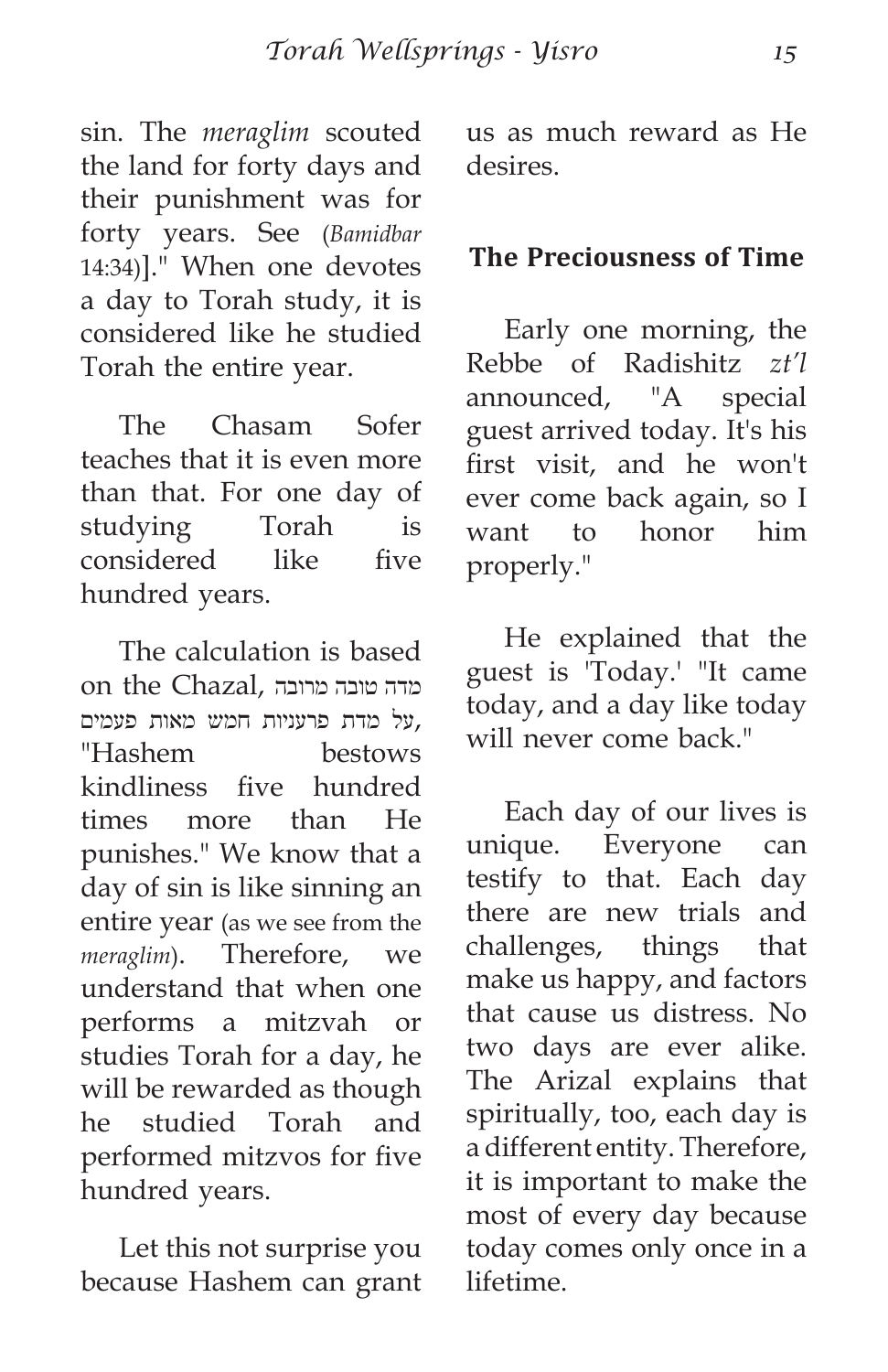The key is to use time well.

Reb Eliyahu Lopian *zt'l* compared time to a travel bag. If you pack your bag in an orderly fashion, there will be lots of space for your belongings. But if you throw in your clothes and items without folding them and without order, the bag will soon be full, and there won't be any room for more.

Time is similar. If one is careful with his time, he will find enough time in his day for Torah, tefillah, spending time with the family, work, *chesed*, and more. But if one is careless with time, the day passes quickly, and he doesn't have time for anything.

People say, "If you need a favor, ask a busy person." He will find time to help you. But someone lazy doesn't find time for anything. How will he have time for you if he doesn't have time for himself?

A serious student in Yeshivas Kol Torah asked the *rosh yeshiva*, Reb Shlomo Zalman Aurbach *zt'l*, for advice on how to maximize time.

Reb Shlomo Zalman advised him to set aside time each day to review what he studied. The *bachur* replied that he didn't have time for that.

There was a *sefer* lying on the table, wrapped in decorative paper and held together with a rubber band. (Reb Shlomo Zalman planned to give the sefer a bar mitzvah.) Reb Shlomo Zalman removed the rubber band and showed it to the student. "Do you see how small it is? Just a moment before, it was wrapped around the entire *sefer,* and now it's tiny. How did that happen? This is what time is all about. Even when time is short, you can stretch it and find a lot of time within the shortest period of time."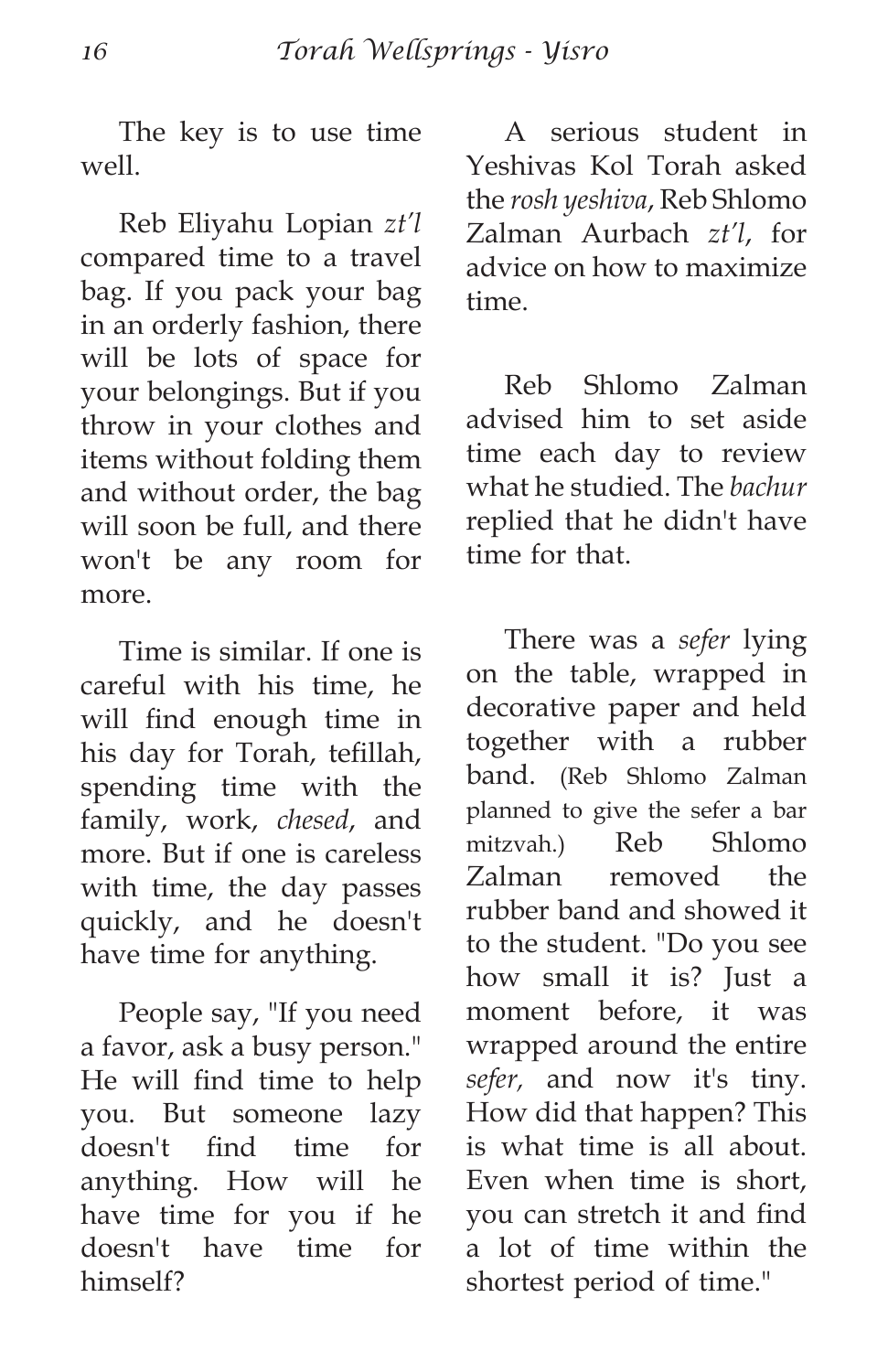The yeshiva of Kelm had a short *seder* of five minutes a day (in addition to their longer daily *sedarim*). The purpose of this short *seder* was to show the students how much they could accomplish in just five minutes.

Recently, I attended a *siyum hashas* of a young man. It was the first time he finished *Shas*, and he hosted a nice event. A month later, I met the young man again, and I asked him where he was up to in his second time studying Shas. He told me that he didn't begin yet and explained, "*Shas* isn't the main subject I study. My primary focus is on halachah. (He has already written several *sefarim* on halachah.) When I have extra time and want to study something different, I study Shas, going in the order from the beginning to end. Since the last *siyum*, I didn't have such a time yet..." In other words, he finished the entire *Shas* from the free moments he found, here and there.

Another person told me that when his wife shops, he drives her to the stores. He stays in the car and studies Gemara as she shops. During the day, he studies other areas in Torah, but at these moments, he studies *Shas*. He said that he went through Shas just from learning while waiting in the car.

One of the rewards for keeping Torah and mitzvos .ופניתי אליכם ,(26:9 *Vayikra* (is The Chiddushei HaRim *zt'l* says that פניתי comes from the word פנאי, which means ample time. The Chidushei HaRim explains that this is the great reward is given to tzaddikim. They will have enough time to accomplish many good things in their lifetime.

The Chidushei HaRim often repeated this explanation. It is the greatest gift of all because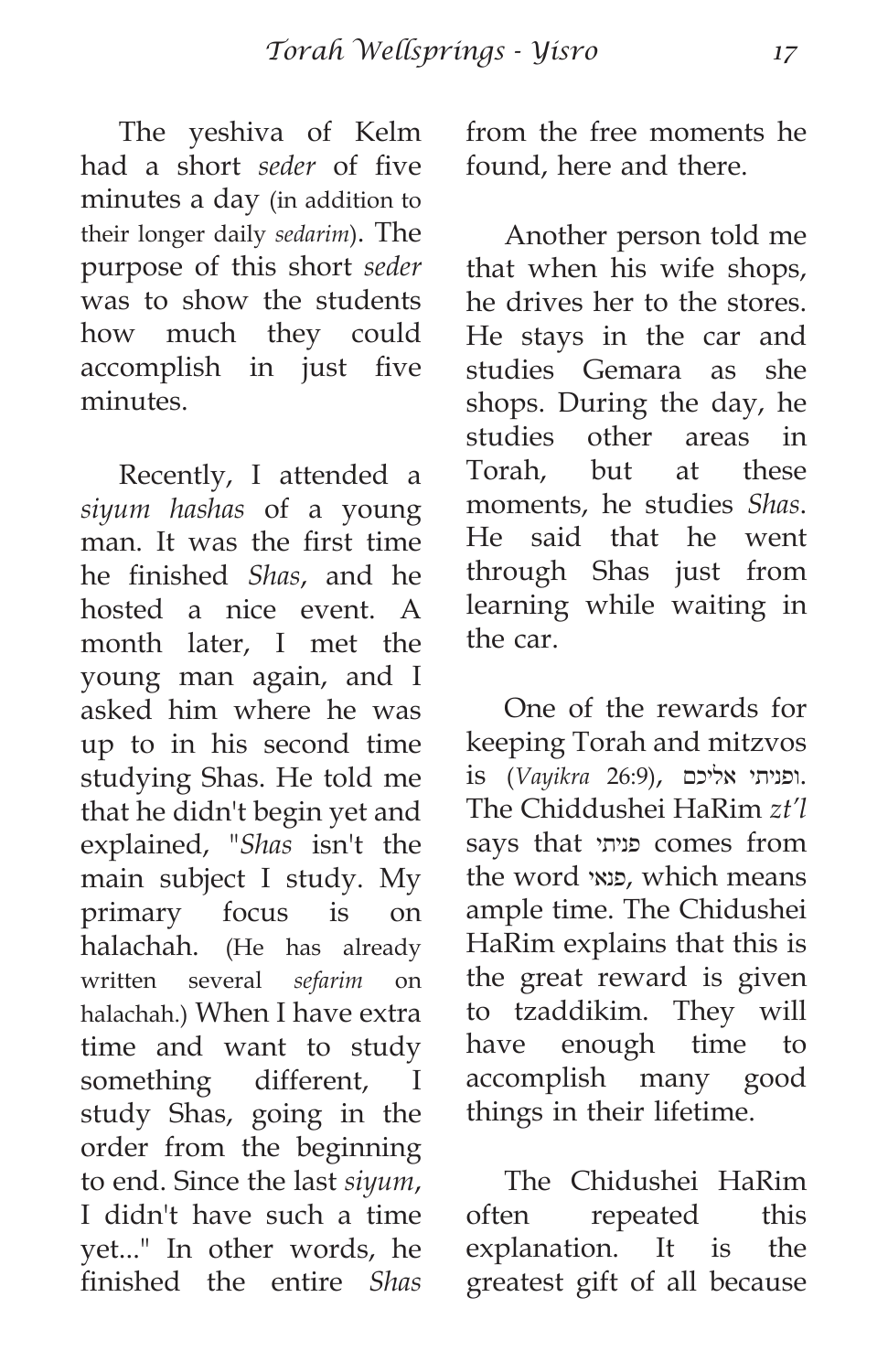what could be more precious than time?

Reb Yonoson Eibshitz writes that every ill person would be prepared to give away a lot of money just to be able to live one extra day. Because at this moment of his life, he appreciates the value of time. But when one is healthy, he can waste a day, "kill time," and that's a great loss.<sup>6</sup>

A gold watch is a traditional gift given to *chasanim*. The gold watch reminds the *chasan* that time is gold. The Lev Simchah *zy'a* added that the packaging of a gift is always less valuable than the item it contains. Time (the watch) is packaged in gold, which means time itself is even more precious because with time, one can acquire Torah and mitzvos, which are more precious than gold.<sup>7</sup>

**6**. When the Torah lists the *tochachah* (curses) it also states (*Vayikra* 26:17), בכם פני ונתתי. According to the Chiddushei HaRim's explanation, this will mean Hashem grant sinners with ample time. Why is that a curse?

The Beis Yisrael *zt'l* answers that for those who don't use their time wisely, having extra time is a curse. The best thing for them is to be busy, so that they don't get involved in things they shouldn't.

 ,אם עתה תקבלו עליכם יערב לכם מכאן ואילך שכל התחלות קשות ,writes) 19:5 (Rashi **7**. "If you will accept on yourself [the yoke of Torah], it will be sweet for you for now on, because all beginnings are hard."

Rebbe Yehoshua of Belz *zy'a* explained that Rashi is referring to making good *kabbalos*. The moment of taking on a *kaballah* is the difficult moment (when he is sincere about it, and truly plans to keep it). But afterwards, it becomes simple and easy. As Rashi writes, "It will be sweet for you, for now on."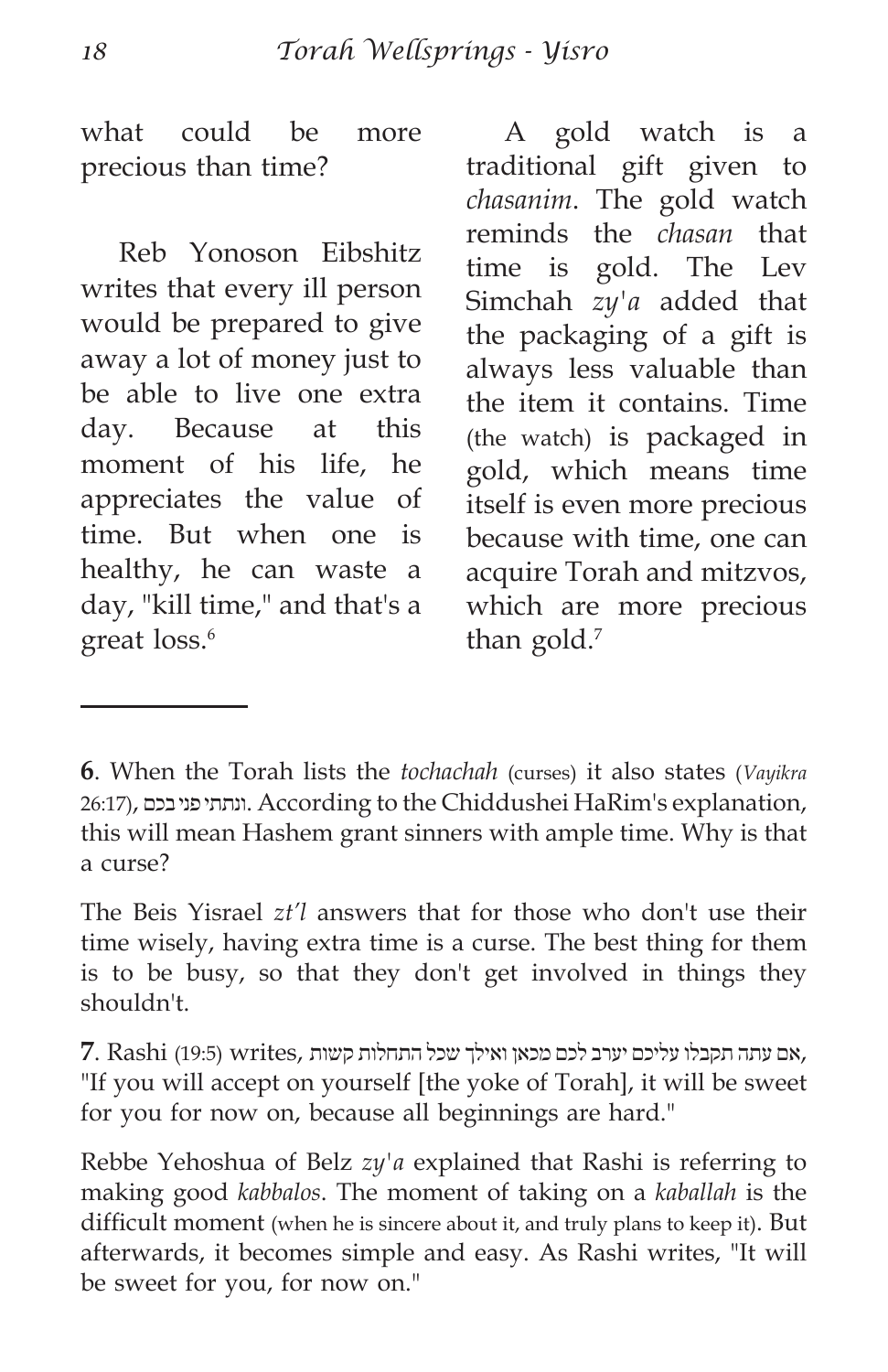The Yerushalmi Yid, Reb Zalman Brizel *zt'l*, once spent a night in Bnei Brak, at his son, Reb Nota's, house. Reb Zalman used his time well, studying Torah diligently. Reb Zalman had a quota of studies that he learned each day, and he wouldn't go to sleep before he completed it.

"Father, it's late," Reb Nota told his father. "You can finish your studies tomorrow."

Reb Zalman didn't respond. He just kept on learning. Every so often, Reb Nota returned to urge his father to go to sleep, but Reb Zalman just kept on studying.

He finished learning around midnight. Reb Nota was then in the kitchen, eating a late supper. Reb Zalman said, "Reb Nota, it's late. You can finish your meal tomorrow."

The message was understood. There are some things that one just doesn't push off for the next day. Reb Zalman had a *kabbalah* how much he studied each day, and he wouldn't go to sleep until he finished.

The Ben Ish Chai zt'l tells the following *mashal*:

There were two wealthy people who were always debating which of them was wealthier.

It was important for them to know because whoever was wealthier had the final say in the city. They debated this matter for years and never reached a conclusion.

One day they decided to test it, once and for all. They would throw precious coins into the ocean, one coin at a time. Whoever stops first, that means he has less money than the other one, since it is hard for him to lose so many coins. The one who is still throwing in coins is unquestionably the wealthier one.

They were throwing coins into the sea for a long time, until one stopped. He didn't want to lose all his money. The other one was still throwing in coins. He was obviously wealthier. He didn't mind losing all those coins. Everyone was stunned by his immense wealth.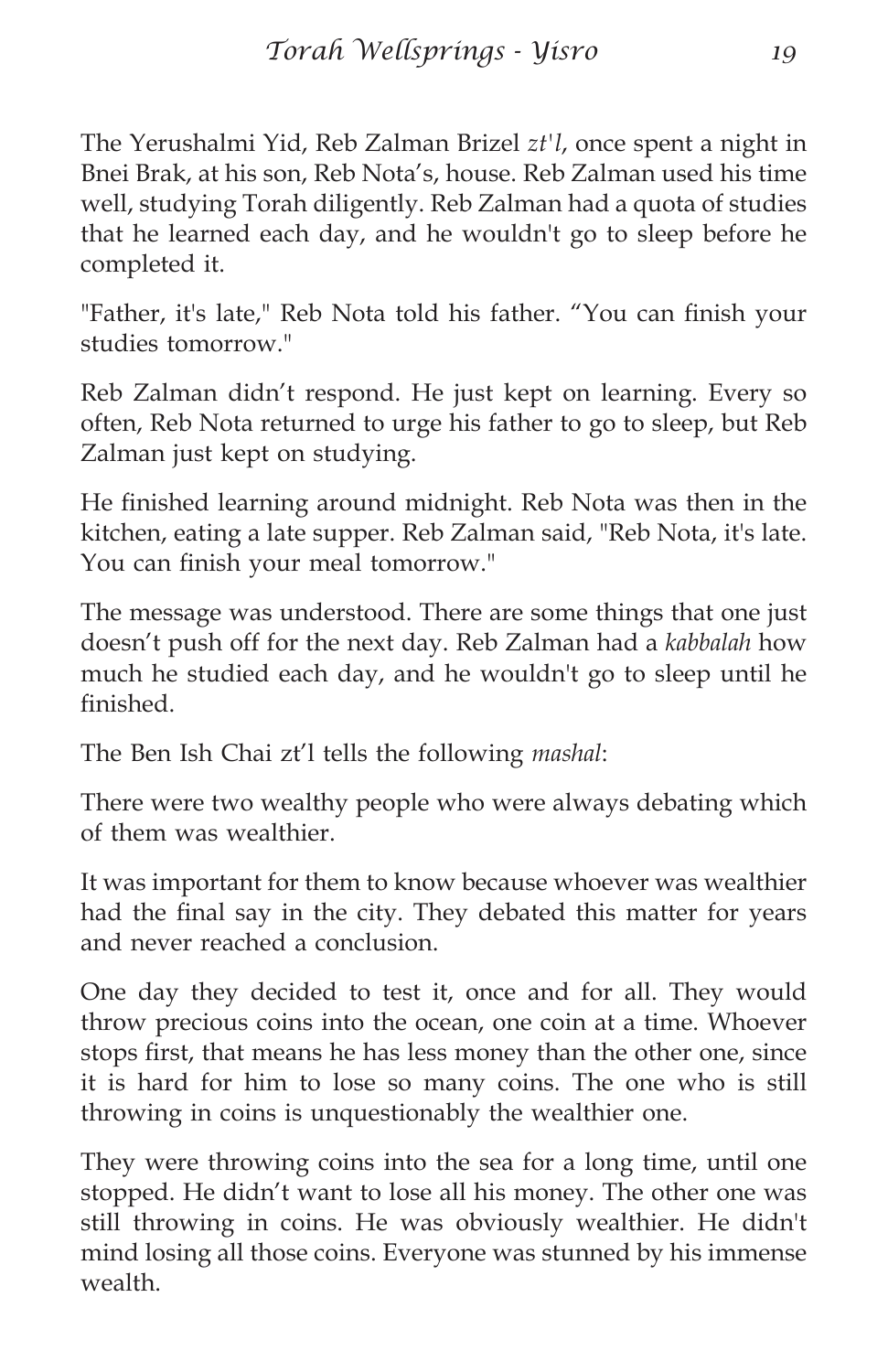We can all accomplish a lot. All that's needed is time management, a good dose of *ratzon*, and, most important of all, tefillah. 8

Later it was discovered that he was throwing counterfeit coins. That's the reason he didn't mind throwing them all into the sea.

The *nimshal* is, when one throws away time, that's a sign he considers time like counterfeit, and not valuable, and therefore doesn't mind wasting it. Those who understand the value of time are cautious with it.

**8**. Pharaoh's infamous decree, to enslave the Jewish people, wasn't his own idea. He held a meeting with his advisors, Yisro, Bilaam, and Iyov. It was Bilaam's idea, and therefore Bilaam was ultimately killed. Iyov remained silent, so he was punished with *yesurim* (afflictions). Yisro ran away. In this merit, his descendants became judges in the *lishchas hagazis* (Sanhedrin).

Why was Iyov punished with *yesurim*? Iyov knew that Pharaoh wouldn't listen to him if he advised him otherwise, so the wisest approach is to remain silent.

But the answer is that when something hurts, you shout. Yisro suffered *yesurim*, and he shouted in pain. Heaven told him, "Do you see? When it hurts, you shout. So why didn't you shout when Pharaoh laid out the plans for his bitter decrees?"

For our present topic, if success in Torah is important to you, you will shout to Hashem. You will daven for success in Torah, and Hashem will answer your tefillos.

A story is told of a new doctor, fresh out of college, who was hired to work the night shift in a very difficult hospital ward. When he arrived, the doctor who worked the day shift told him what to expect and what he must do. He pointed to one of the patients and said, "Now he's sleeping, but when he is awake, he is in a lot of pain, and he is liable to pull at the wires that are connected to him."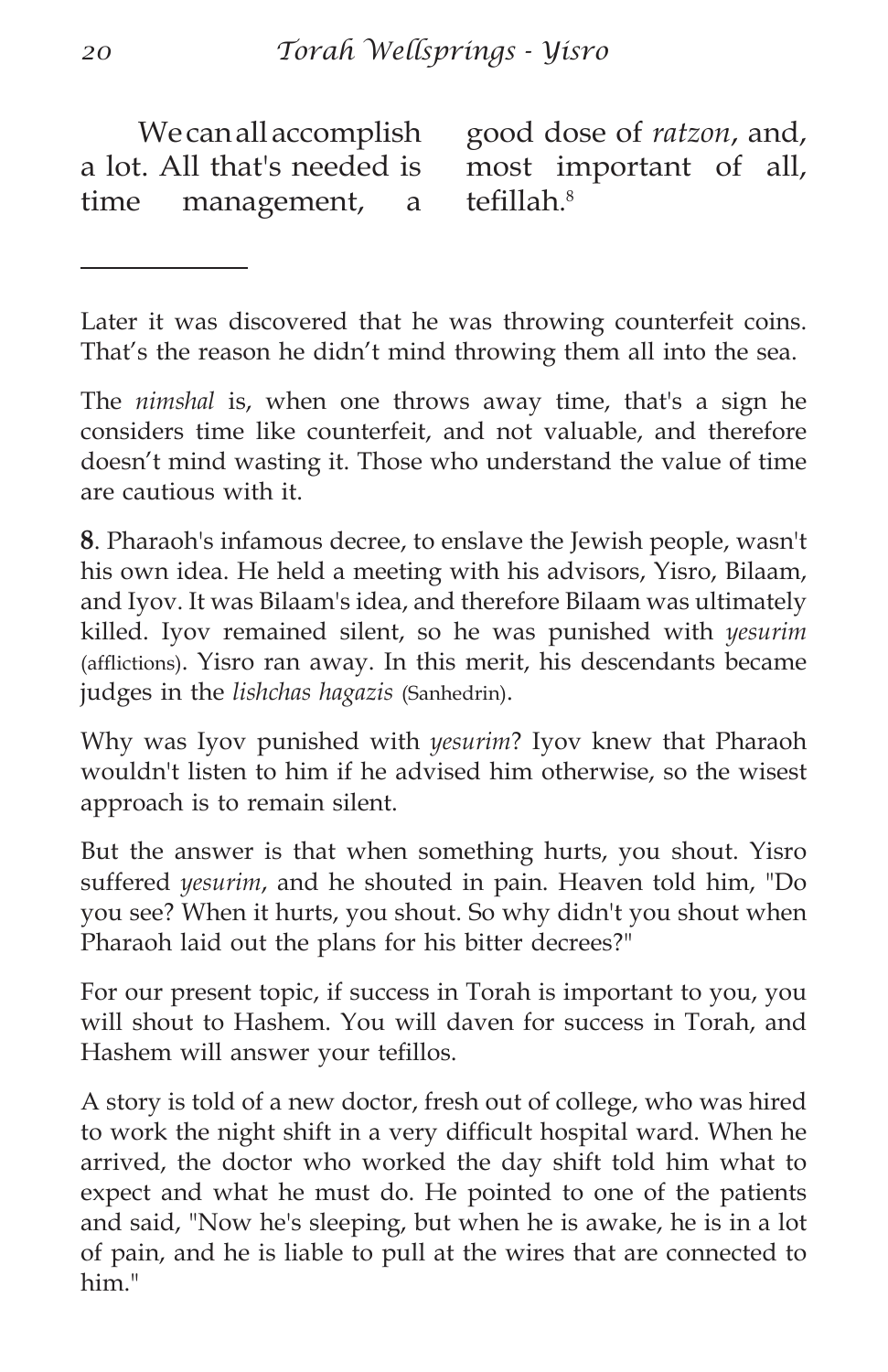#### **Don't Get Sidetracked**

The Chofetz Chaim *zt'l* told the following *mashal*:

A simple farmer saved the king's life. The king granted the farmer permission to enter his treasury for one hour and take out anything he desired as a reward. They set a day and time when the farmer can come to collect his reward.

One can gather immense wealth with an hour in a treasury, and the king didn't want him to take that much. Therefore, the king made some inquiries among this man's friends regarding the food he likes and the music he enjoys hearing.

The big day arrived, and there were two stands outside the treasury. One was a bandstand playing the music the farmer

This patient awoke in the middle of the night, and as expected, he began to shout in agony and he pulled at his wires and at the wires attached to others. It was a disaster.

The doctor was fired and was even put on trial.

"What do you expect me to do?" he asked the judge. "I was one person, alone, in a very difficult ward."

"Yes, but why didn't you call for help?!" the judge asked him. "You had a button to call for help, why didn't you use it?"

When we aren't succeeding in Torah, we have a way to help ourselves. It is by screaming out to Hashem. If we truly care, we will make use of tefillah, and Hashem will help.

<sup>&</sup>quot;So what am I supposed to do?"

<sup>&</sup>quot;When he begins to make trouble, press the emergency button. This will alert all doctors in the hospital, and they will come to help you."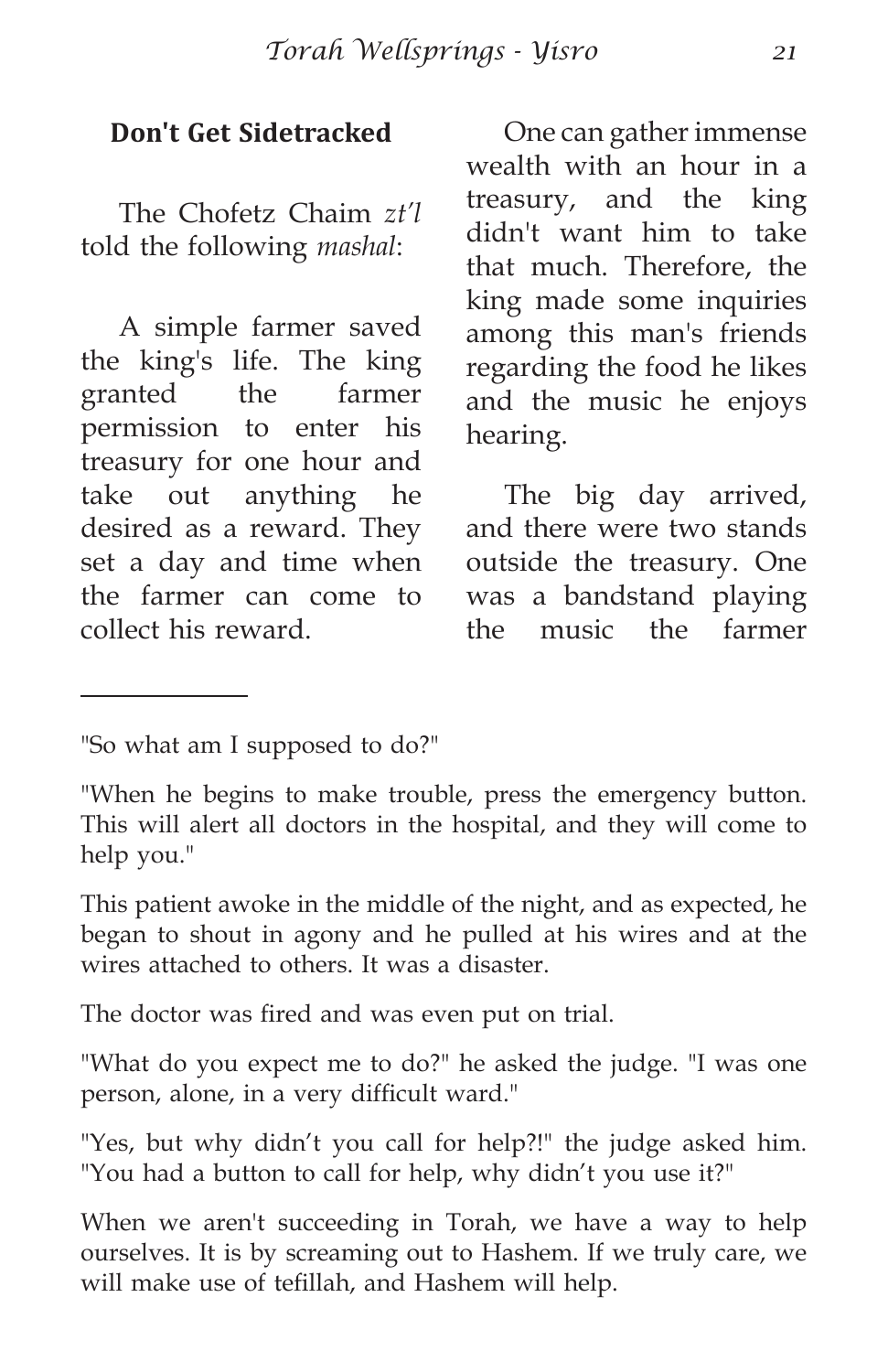enjoyed the most. His favorite singer was there, and the musicians were his favorite players. He stood there mesmerized by the enchanting music for some time.

Then he spent some time at the food stand, which featured a lavish spread of his favorite dishes.

When he was ready to enter the treasury, he shouted in agony, "Only a few minutes left!"

The *nimshal* is that people get swept away in their pursuit of material pleasures and forget to take advantage of Torah and mitzvos, which will grant them eternal reward.

Nevertheless, although he lost most of the hour, he would be a fool if he didn't go into the treasury to collect as much as he could in the last few minutes that were left. Even a minute in the treasury is better than not being there at all.

Similarly, if the *yetzer hara* distracts you, and gets you to focus on the wrong things, don't let that faze you. Grab now as much as you can.

The Chofetz Chaim compared this concept to a woman selling apples in the market. Someone passed by and knocked over all the apples. Apples were rolling in all directions, and everyone was grabbing apples for themselves. She sat there, crying. Finally, someone came over and told her, "When everyone is grabbing, you too should grab." The lesson is that even if you lost out on a lot, don't let that stop you from salvaging whatever you can. Each moment, you can fill your pockets with the most precious commodities – more precious than gold and diamonds.

Someone was waiting for a train at a Switzerland train station. The train arrived, but he didn't board it. His friend asked him,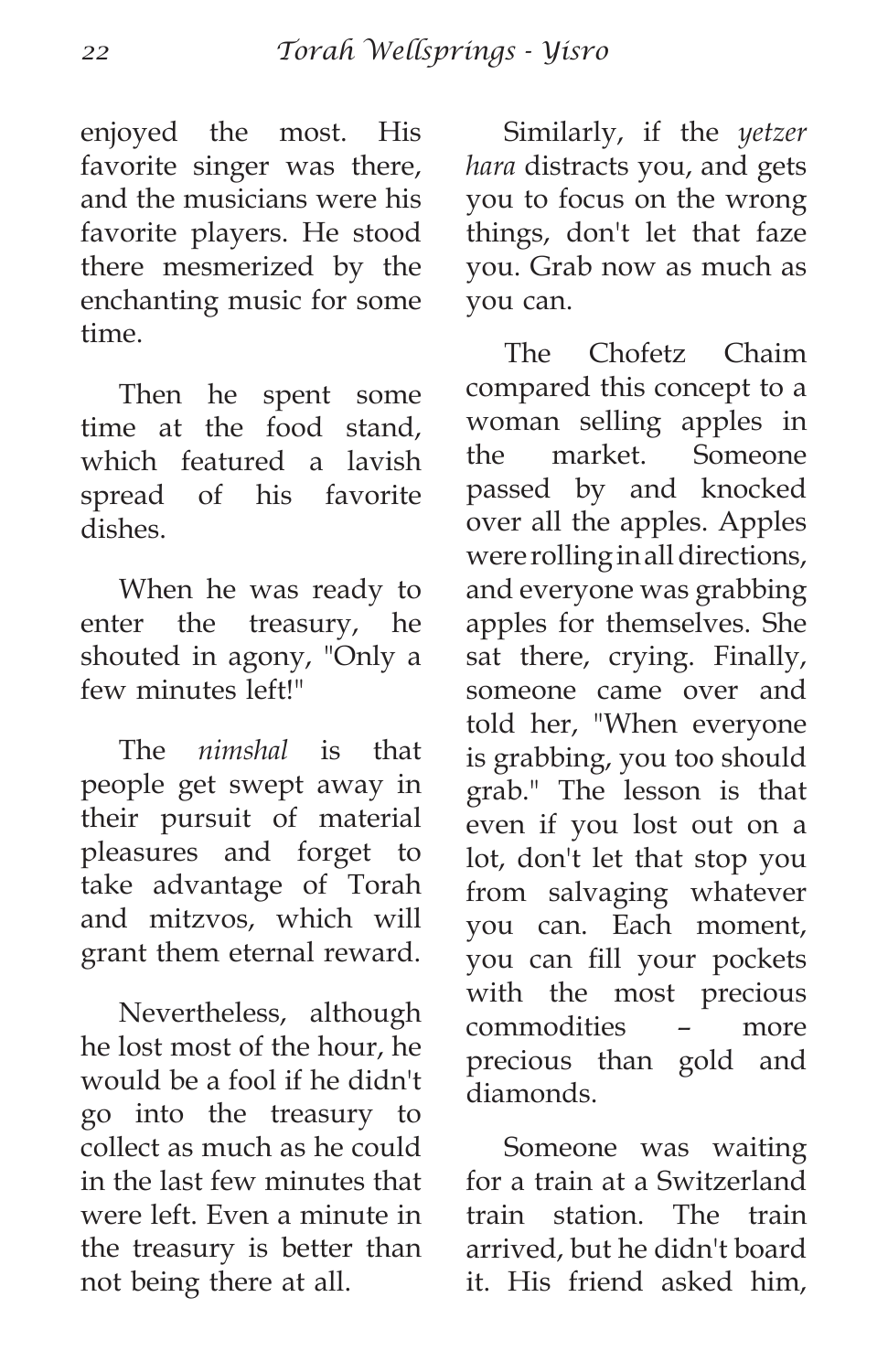"Why don't you board the train?"

The man replied, "This is an old train; it isn't very comfortable. I'm waiting for a newer train, which I hear is far more luxurious. Each passenger gets their own table to eat on and a bed to sleep in… I'm waiting for that train."

"But the next train won't come here for many hours."

He replied, "That's okay. The new train is so comfortable; it's worth waiting for."

The train arrived, it was the model he had hoped for, and he proudly boarded it. Now he will have a pleasurable trip. First, he enjoyed a good meal and then exhausted from the heavy meal (and from waiting in the sun for hours until the train arrived), he lay down and slept for several hours. When he awoke, he discovered that he had boarded a train traveling in the wrong direction!

It was almost Shabbos, so he would have to stay at that location. He didn't even have Shabbos clothes to wear or a place to stay, either!

The *nimshal* is, in life, we must focus on the destination, which is Olam HaBa, and the means to get there, which are Torah and mitzvos. We shouldn't allow the pleasures of this world to distract us from our ultimate purpose.

When the Satmar Rebbe *zt'l* visited Eretz Yisrael, he was invited to test the children in cheder Eitz Chayim.

The Rebbe asked a child, "What does it mean (*Bamidbar "*?שניים יסעו ,(2:16

The boy replied that it means "the years fly by." (Or, as it he said in Yiddish, די .(יארן פארן

The Rebbe replied, "You deserve a *psak* (rebuke)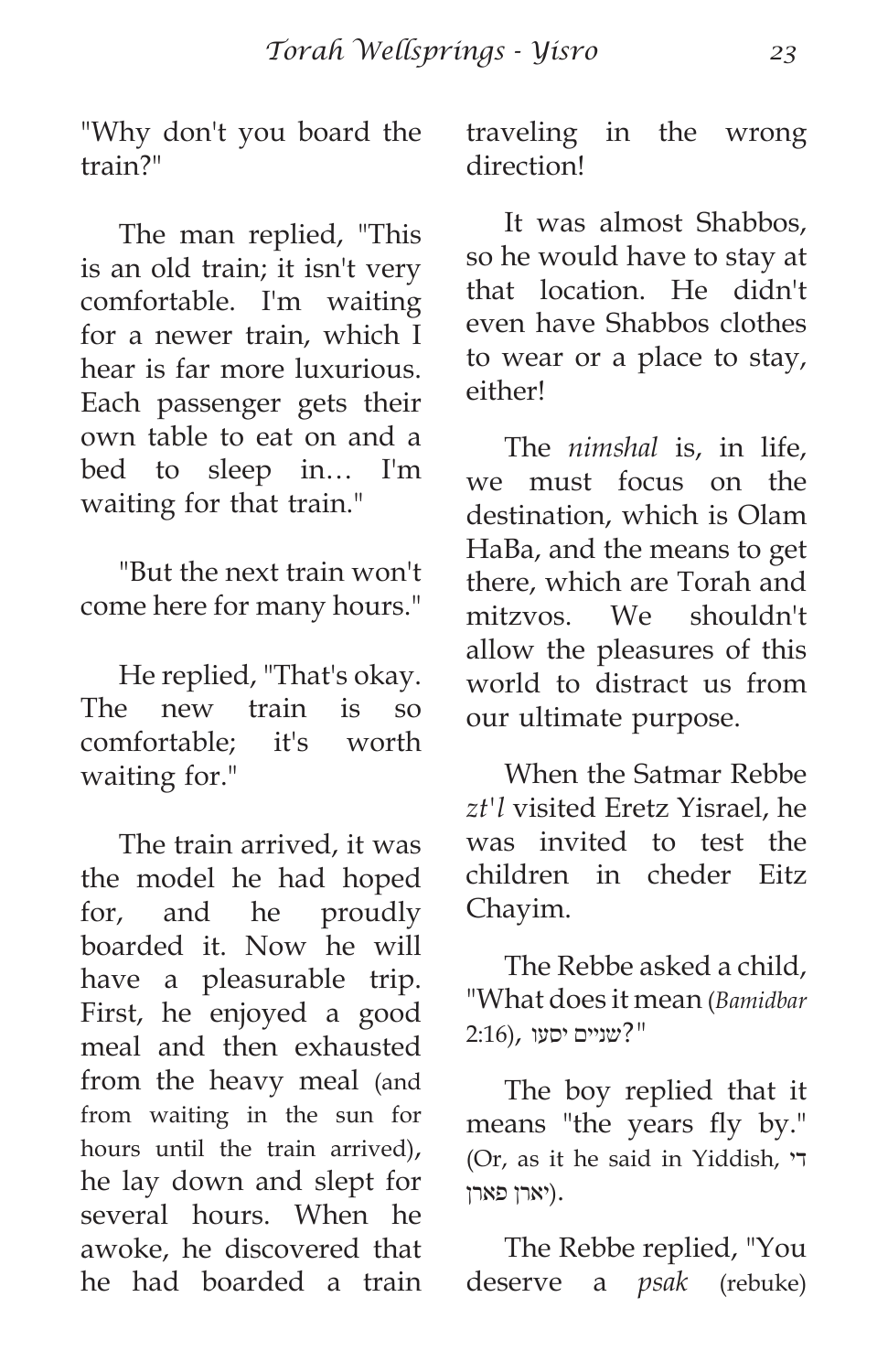because you didn't know the correct translation of these words.<sup>9</sup> But for me, my entire trip from America was worthwhile, if even just to hear this *mussar*: The years fly by."

As the saying goes, "time flies." Fortunate are those who grasp onto time and use it wisely.

As a *bachur*, the Steipler Gaon *zt'l* learned in the Novardok yeshiva. Once, he was at his home in Hornisteipel, and a neighbor asked him when he was returning to yeshiva. The Steipler replied that he would be returning the following day.

"Good. My son also learns in Novardok, and I would like to write him a letter. Can I send it with you?"

The Steipler took the sealed letter and planned to take it to the yeshiva. But the First World War broke out and traveling became impossible. He never returned to the yeshiva.

Eight years later, the Steipler met up with the person to whom the letter was intended. "Your father sent this to you eight years ago. Due to the war, I wasn't able to deliver it until now."

The man opened the letter with awe. By that time, it was after his father's death, and he felt that this letter was like a final message from his father! He felt like he was receiving a hidden צואה, ethical will, written by his father especially for him.

The letter read, " To my dear son…When you come

**<sup>9</sup>**. Literally, the *pasuk* means that the camp of Reuven (together with Shimon and Gad) traveled second, when the nation traveled in the desert.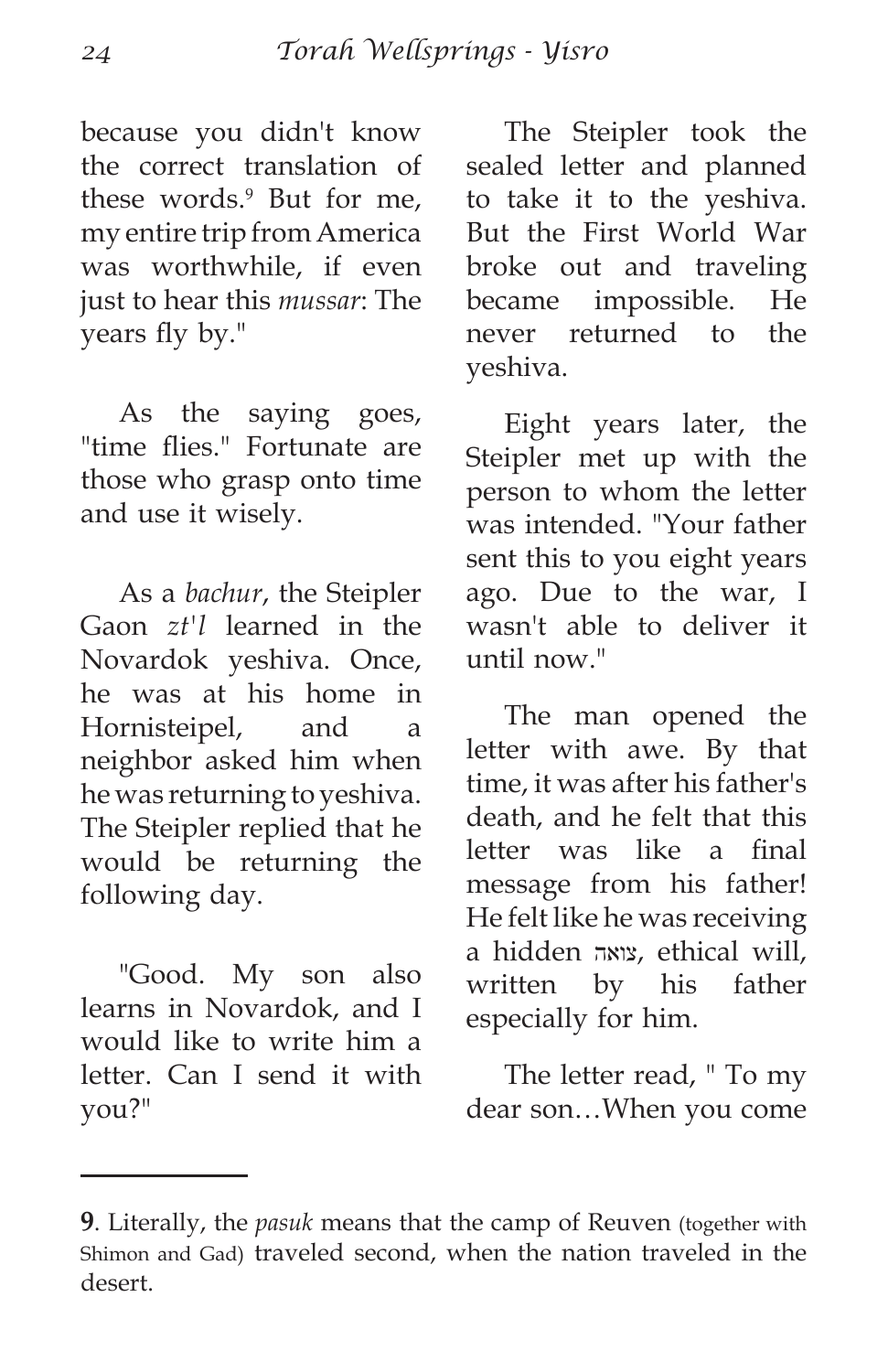home from yeshiva, please remember, and don't forget, to bring back some of the delicious herring that can be purchased in Novardok<sup>"</sup>

That was all the letter said.

The lesson: Never waste an opportunity. The father could have put in a thought of *yiras Shamayim* in the letter, something about *emunah*, *middos tovos*, encouragement. But, instead, there was nothing there—just a request for herring. Every moment is precious and a shame to waste.

When bachurim would come to the Steipler Gaon, requesting a brachah to grow in Torah, he would reply, "I bless you with all my heart that you should succeed in Torah immensely, but you must know that from a blessing, you won't become a *gadol* in Torah. There is only one counsel: Keep away from *batalah* (wasting time) and use your time well. If you study with *hasmadah* you will succeed and grow in Torah no matter where you are learning. But if you waste time, it won't help that you are studying in a yeshiva with a good reputation."

The Beis Avraham once shouted from the depths of his heart, מען זאל זיך נישט דרייען ווי יא נער אויפן מארק, We shouldn't go around like a fool in the marketplace." One can become wealthy in the marketplace, but the fool just walks in circles without taking advantage of the opportunities there. He buys things of little value, and he ends up losing money instead of gaining.

It states (*Iyov* 1:7), 'ה ויאמר אל השטן מאין תבוא ויען השטן משוט Hashem "בארץ והתהלך בה, asked the Satan, 'From where have you come?' The Satan answered Hashem, 'From wandering and walking around the earth.'"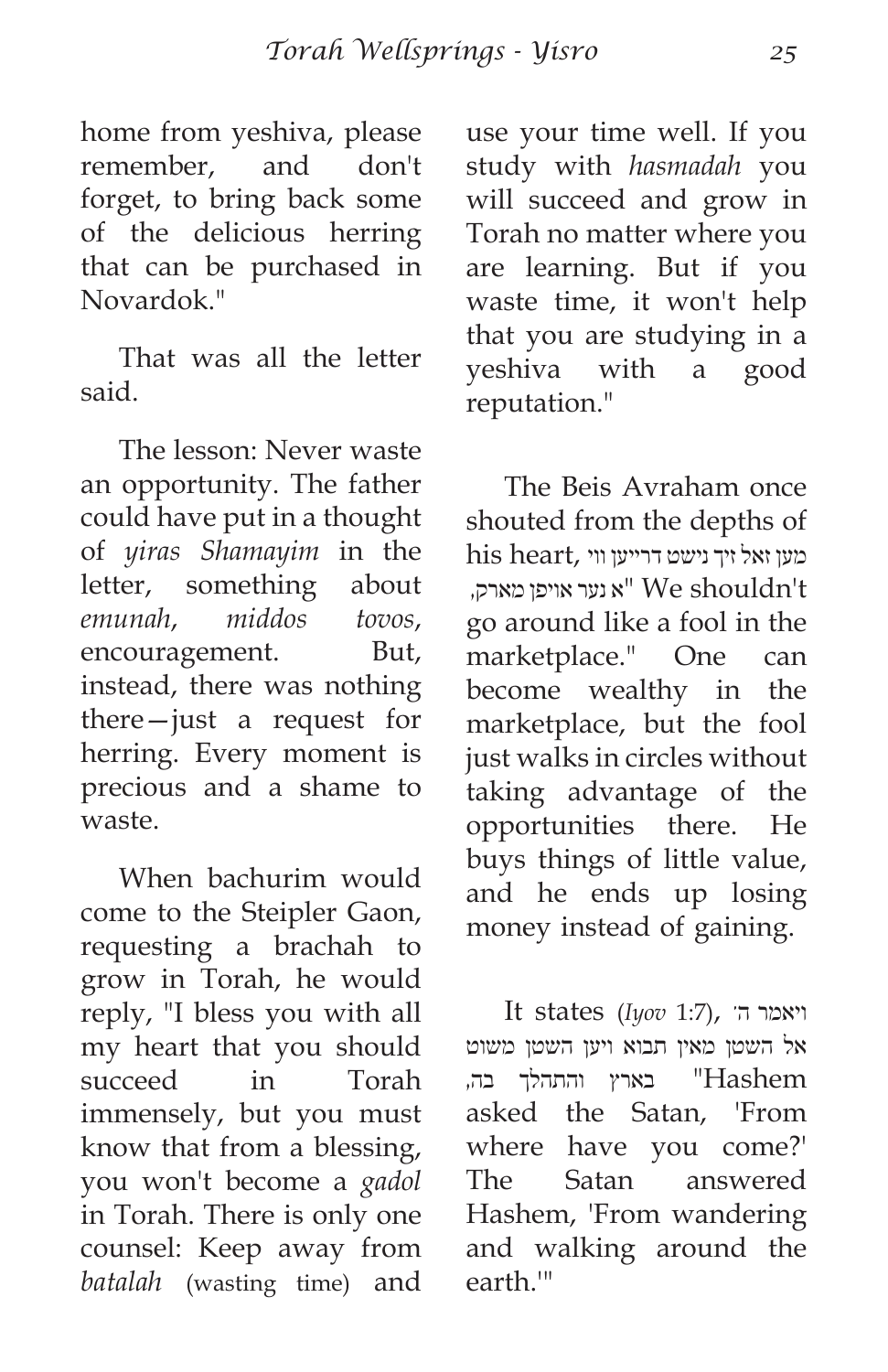The Satan is the *yetzer hara*. Hakadosh Baruch Hu asks him, תבוא מאין," From where have you come?" This means, "What tactics do you use to catch people in your trap?"

The *yetzer hara* replies, I ",משוט בארץ והתהלך בה encourage people to wander and travel around the earth. And it is all משוט, foolishness (from the word שוטה(. In other words, I encourage them to waste their time."

On Yom Kippur, the *kohen gadol* enters the *kodesh kadoshim* and places the *ketores* on the hot coals in the fire pan. When the fire goes out, and the *ketores* are consumed, the *kohen gadol* enters the *kodesh kadoshim* again to remove the empty pan.

Taking out the empty utensil is considered part of the Yom Kippur *avodah*, and he does it while wearing the white, Yom Kippur clothes.

But why is it necessary to take out the firepan? Why can't the empty מחתה (firepan) remain in the *kodesh kadoshim* until the following year, and when he comes in again next year, he can take out the empty pan that he left there a year earlier?

The answer is that empty things shouldn't be in the *kodesh kadoshim*. Empty items don't belong before Hashem.

Similarly, it isn't proper to leave time empty. It should be filled with Torah and mitzvos and good deeds. Especially on holy days, like Shabbos and *yom tov*, time should be utilized to its fullest.

# **Hatred and Jealousy**

There was a wealthy tzaddik and scholar in Vienna called Reb Shimshon Wertheimer *zt'l*. He was close with the king of Vienna, and once, the king asked him to explain why the Yidden are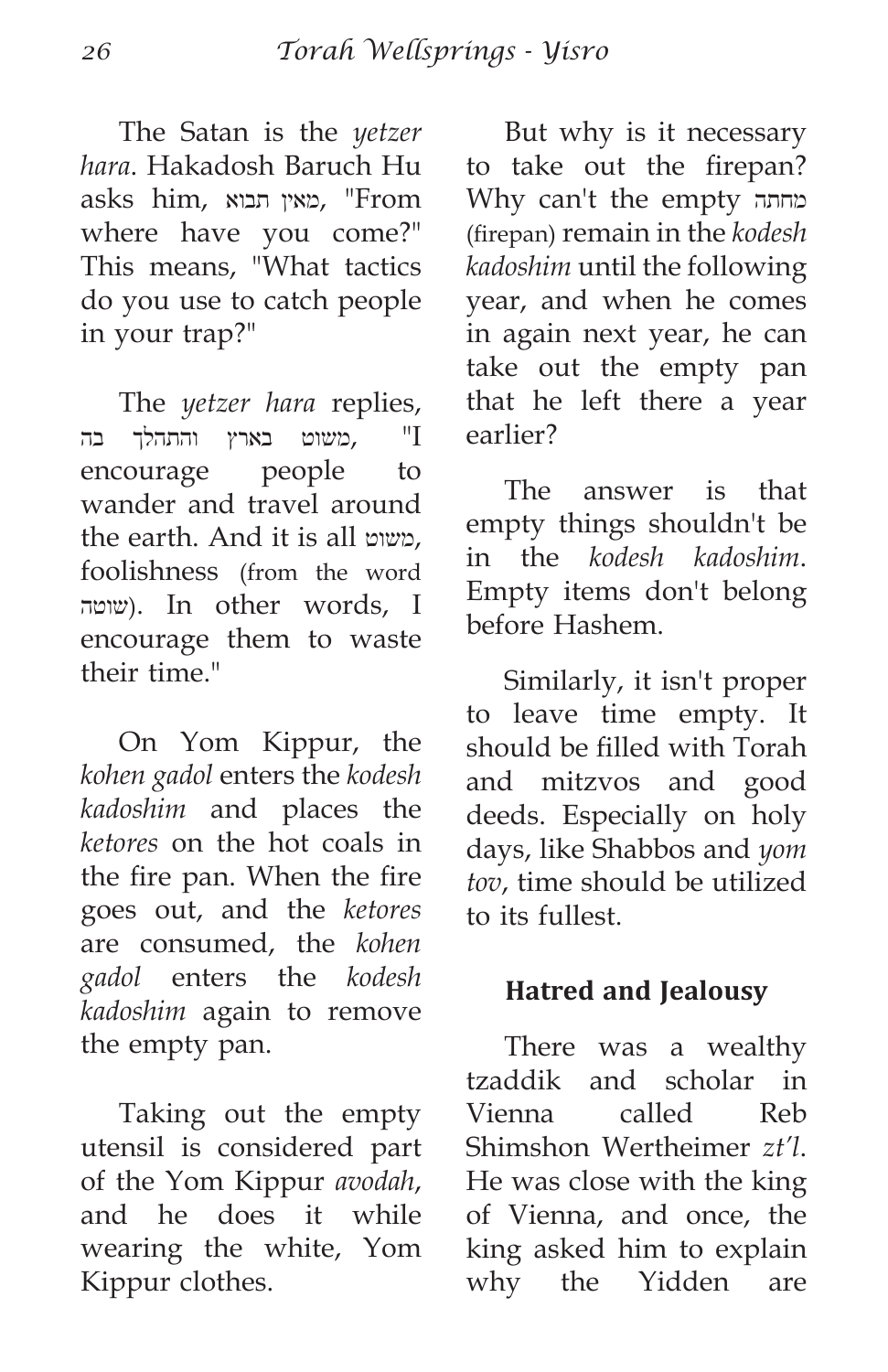persecuted more than any other nation in the world.

Reb Shimshon replied, "They are being punished because they have hatred toward their fellow man, and they are jealous of one another."

"That is not a valid answer," the king replied. "I'll give you three days to answer me. Tell me the true reason the Jews suffer so much. If you don't provide a satisfying answer in three days, I will banish every Yid from Vienna."

That night, Reb Shimshon made a ,חלום שאלת and in his dream, he was told, "Don't retract your words. You answered correctly. Yidden suffer in *galus* because of hatred and jealousy. Soon the king will realize that you spoke the truth."

It was the beginning of the winter, an ideal time for hunting. The king went with a group of his close officials into the forest to hunt game.

After several hours, some of the officials went home, and the king and the rest of his crew continued hunting in the forest.

Some hours later, it was almost dark, and the officials decided it was time to return home. They called for the king, and when there was no response, they figured that the king had already left with the officials earlier in the day.

The king, deeply involved in his hobby, was oblivious to the late hour and that he was alone.

Night fell, and that is when the king realized he was in trouble. The king couldn't find his way out of the forest in the dark. He wandered around the forest until he came to a river and saw lights on the other side. There was a town there.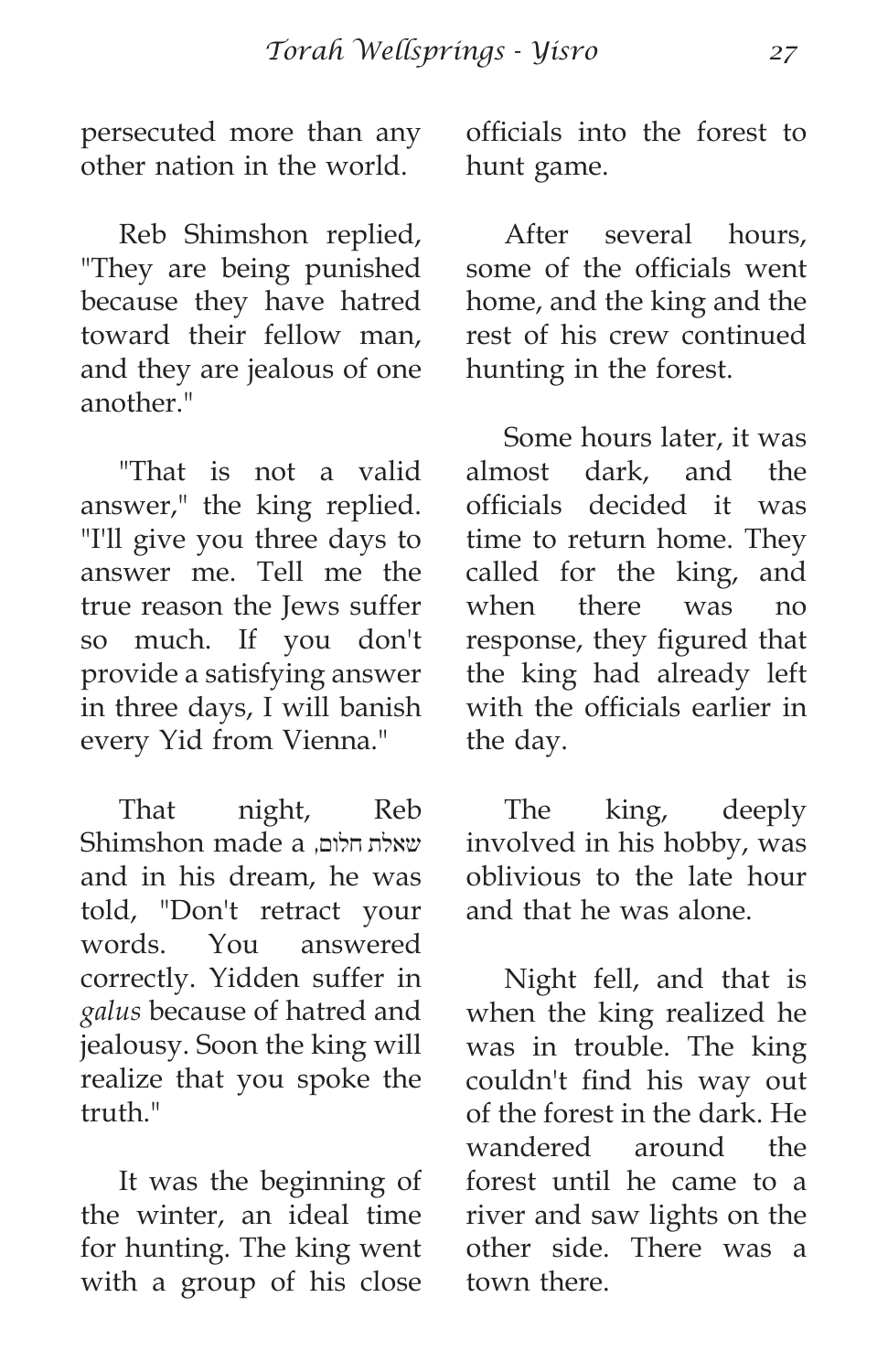The king knew how to swim, so he removed his coat, left his horse behind, and swam across the river.

He knocked at the first house he encountered, but no one answered. "Please let me in," he pleaded. "I am lost, and I need a place to stay for the night." But they ignored him.

He went to the next house; the same occurred. No one would let him in.

The king said to himself, "I will look for a door with a mezuzah. The Jewish people are compassionate, and they will certainly help me."

Indeed, a Jewish couple let him in. They gave him a warm meal and a coat so that he could warm up.

He didn't tell them that he was the king of Austria, knowing that they wouldn't believe him.

The wife suspected that their guest was a thief. She told her husband, "Send this man out of the house before he steals everything we own – including the fur coat you lent him." The husband replied that he didn't suspect his guest, but just in case, he would remain awake all night to make sure the guest didn't steal anything.

In the morning, the king asked his host, "How far is it to Vienna, and how much does it cost to get there?"

The host replied, "I can drive you there for four forties (a currency)." The king agreed to that price and asked, "Will you let me wear your fur coat until we arrive because I'm still under the weather? Swimming in this cold weather made me sick."

The Yid graciously agreed.

The wife whispered to her husband, "He won't pay you. He'll kill you in the middle of the way and take your coat. Why are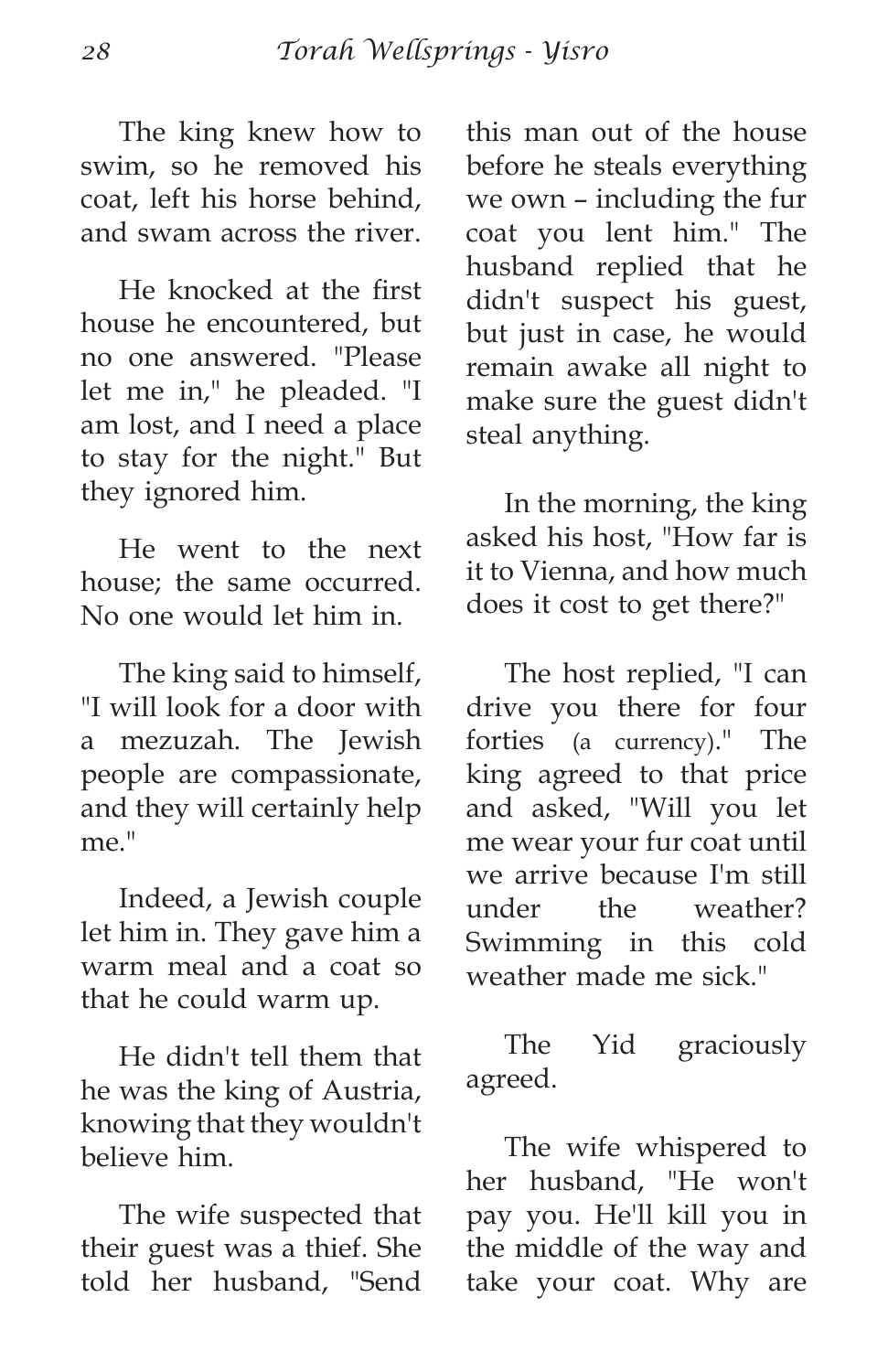you taking him? Why do you trust him?"

But he wasn't concerned.

As they approached Vienna, the host asked the king where he wanted to go. "Bring me to the king's palace," he replied.

The driver said, "It is forbidden to go there without an invitation."

The passenger replied, "Don't worry. I'm allowed to go there."

When they arrived, the king jumped out of the wagon and ran into the palace.

The Yid sat in the wagon, shocked. His wife was right. His passenger didn't pay him for the trip and ran off with his fur coat.

He wanted to quickly leave the grounds, because it was forbidden for him to be in front of the palace without an invitation, but before he could leave, an armed guard blocked his way.

"The king wants to see you," the armed officer said.

The Yid shuddered; he feared the worst.

The officer brought him to the king, and the king asked him, "Do you recognize me?"

He didn't. Now that the king was dressed in his royal clothing, sitting on his majestic throne, he looked very different.

"I know you," the king told him. "I even know what your home looks like." And the king described to him what his home looked like. The Yid was shocked.

"Who can compare to the king's wisdom!" the Yid exclaimed.

"It isn't wisdom; I was in your home. I'm the person you saved. I didn't tell you before because I knew you wouldn't believe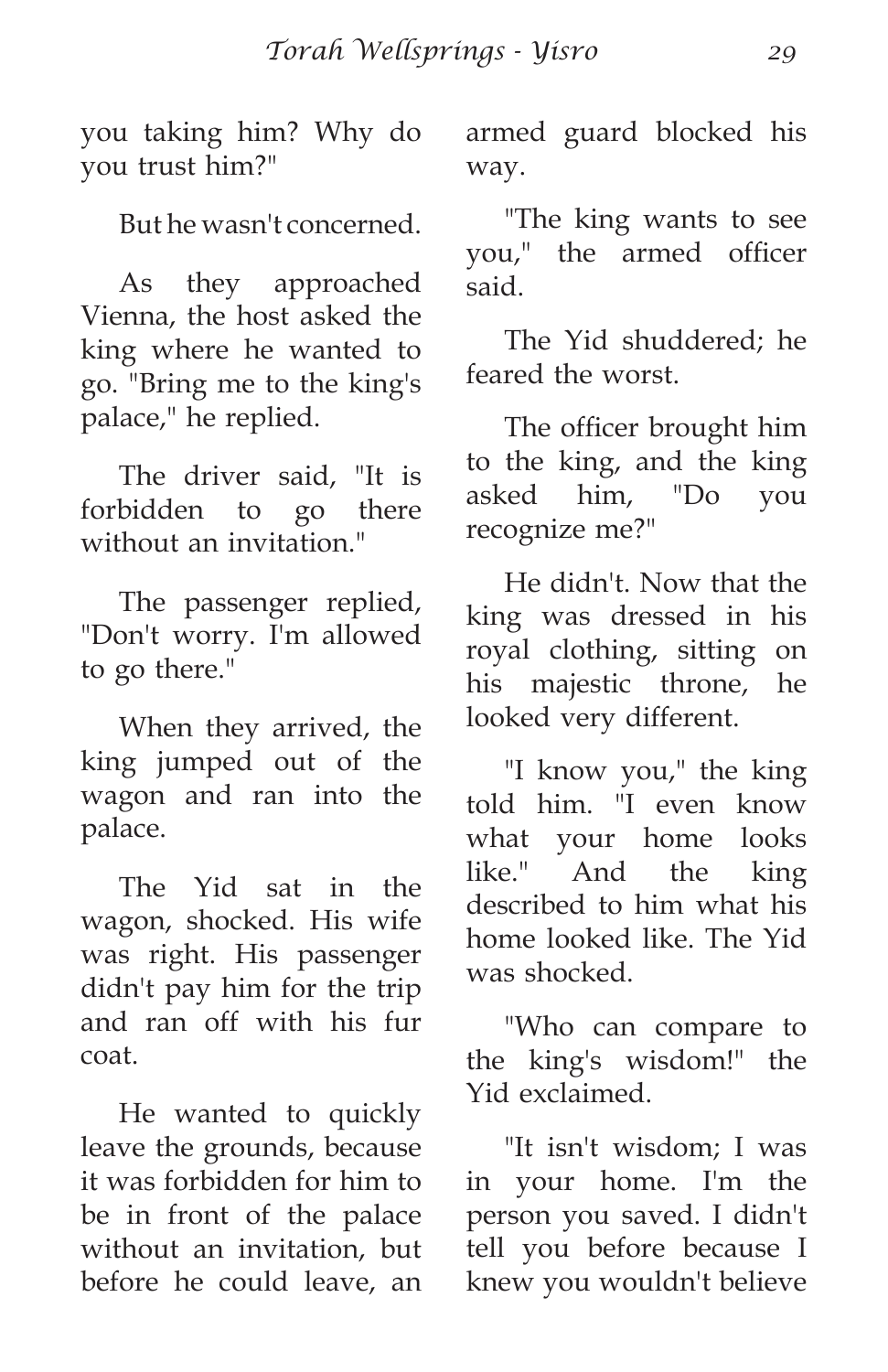me, but I'm the king of Austria. You deserve a reward for helping me. You invited me into your home, gave me a meal and a warm coat. Ask for whatever you want, and I will give it to you."

The Yid was quiet.

The king explained, "You can ask me for a forest, and I will give it to you. You can ask for an entire city, and I will give that to you. Just ask, and it will be yours."

The Yid was quiet.

The king became impatient, "If you don't tell me what you want, I will just pay you the four forties we agreed on, and that's  $all$ "

The Yid replied, "Actually, there is something I want. I'm a traveling merchant. I go from town to town selling my wares. Recently, someone began coming to the same towns I go to and sells the same items as I do. He is competing with me and taking away my *parnassah*. I request that the king issue an executive order forbidding this man from selling his wares in the towns that I go to."

The king said, "Your request is granted, but you are a fool. You could have asked for so much more, but because of jealousy, all you care about is that your competitor shouldn't make money."

The king now saw that Reb Shimshon Wertheimer was correct. He said to Reb Shimshon, "Now I know you were correct. The Jewish people are punished because of their jealousy and hatred."

Rebbe Meir of Premishlan *zt'l* would repeat this story every year before reading the Torah on Shavuos morning. He would tell this story each year because the essence of the Torah is to do chessed, to have *ahavas Yisrael* and good *middos*. Being jealous of others is the exact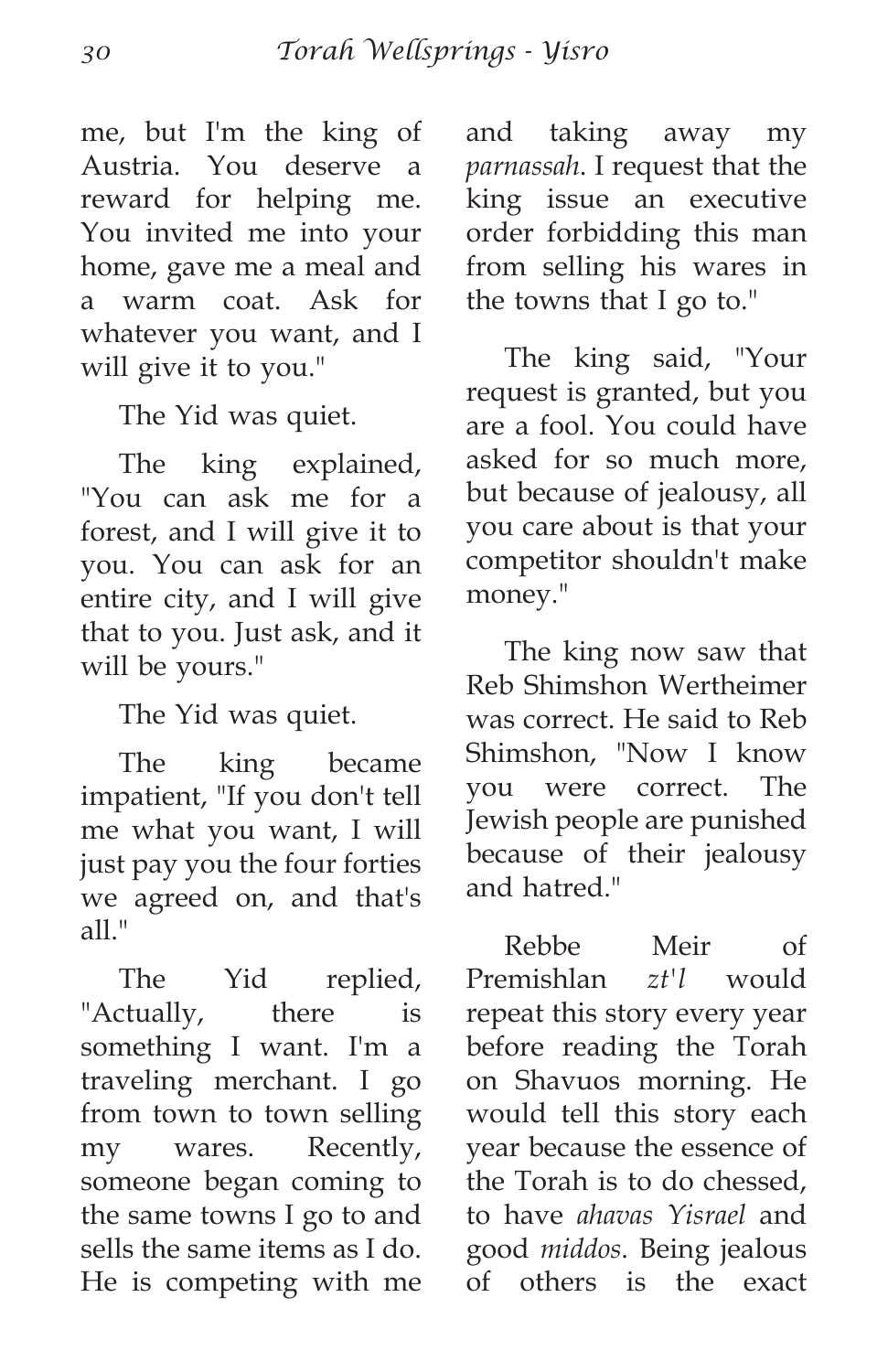opposite of what the Torah is about.10 The Agra d'Kala writes, "It is known that the Ten

**10**. The following story happened last year:

A middle-aged man was blind in one eye and his other eye had only 20% vision. After a surgery, matters became even worse, and he couldn't see at all.

His children gathered to see what *kabbalah* they can take on as a merit for their father. They decided that three times a day, they would have an ,טובה עין good eye. They prayed that in the merit of their ,טובה עין their father should have a good eye and see well.

The children discussed examples of *ayin tova*, so they would know exactly what they need to do. They said, "For example, if a neighbor is building, adding on to their home, have a good eye and be happy for them. Don't be jealous.

"Another example: If someone gets engaged, be happy for them. Don't be jealous, even if there is someone in our family who is having a hard time getting engaged."

They began this *kabbalah* shortly after Purim, and after Pesach, their father's eyesight returned, and he could see well. The family decided to continue with their *kabbalah*. A few weeks later, an astonishing miracle occurred. The father's other eye, which wasn't functioning for twelve years, started to see again.

They were doubly rewarded for their good eye.

Reb Yaakov Yitzchak Weiss *zt'l* (the Rav of Yerushalayim, author of *Minchas Yitzchak*) was married three times. This is his inspirational story, as he himself related:

When he was young, a *shidduch* was suggested for him. Since the girl and her family lived far away, his parents sent a *shaliach* to check out the girl and her family, and to determine whether the girl was a fitting match for their son. The *shaliach* returned and said that it was a fine match, and Reb Yaakov Yitzchak was engaged from the distance.